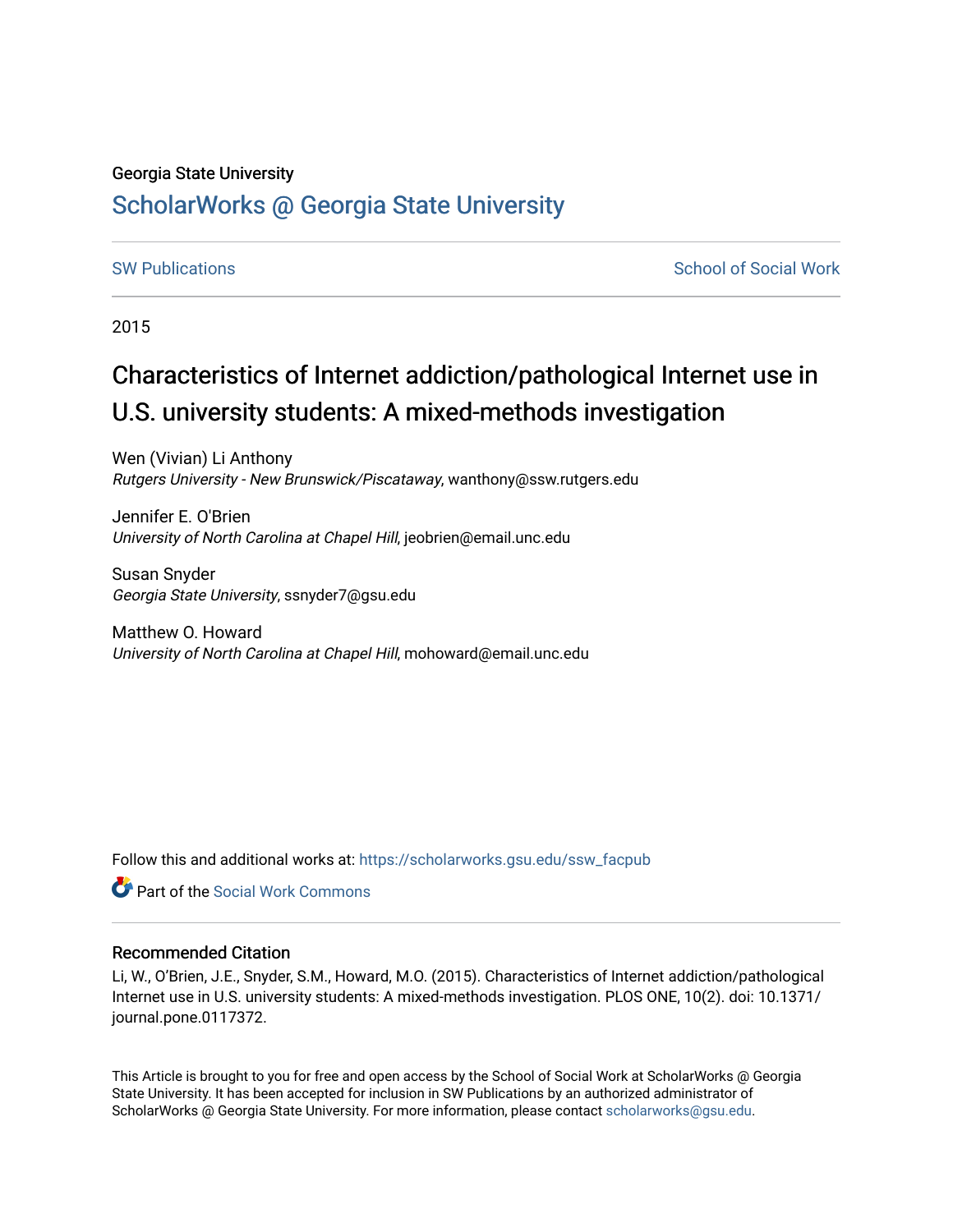

# **OPEN ACCESS**

Citation: Li W, O'Brien JE, Snyder SM, Howard MO (2015) Characteristics of Internet Addiction/ Pathological Internet Use in U.S. University Students: A Qualitative-Method Investigation. PLoS ONE 10(2): e0117372. doi:10.1371/journal.pone.0117372

Academic Editor: Aviv M. Weinstein, University of Ariel, ISRAEL

Received: September 29, 2014

Accepted: December 21, 2014

Published: February 3, 2015

Copyright: © 2015 Li et al. This is an open access article distributed under the terms of the [Creative](http://creativecommons.org/licenses/by/4.0/) [Commons Attribution License](http://creativecommons.org/licenses/by/4.0/), which permits unrestricted use, distribution, and reproduction in any medium, provided the original author and source are credited.

Data Availability Statement: All data regarding a) sample characteristics of the participants and b) responses of the two standardized measures are reported in [S1](#page-16-0), [S2](#page-16-0), and [S3](#page-16-0) Tables. A total of 42 quotes from the 4 focus group discussions that were used to generate the study themes are included in the manuscript. Pieces of the focus group transcriptions that are relevant to the qualitative themes are available upon the request to the first author or corresponding author.

Funding: The authors have no support or funding to report.

<span id="page-1-0"></span>RESEARCH ARTICLE

# Characteristics of Internet Addiction/ Pathological Internet Use in U.S. University Students: A Qualitative-Method Investigation

#### Wen Li, Jennifer E. O'Brien, Susan M. Snyder, Matthew O. Howard\*

School of Social Work, University of North Carolina at Chapel Hill, Chapel Hill, North Carolina, United States of America

\* mohoward@email.unc.edu

## Abstract

Studies have identified high rates and severe consequences of Internet Addiction/Pathological Internet Use (IA/PIU) in university students. However, most research concerning IA/PIU in U.S. university students has been conducted within a quantitative research paradigm, and frequently fails to contextualize the problem of IA/PIU. To address this gap, we conducted an exploratory qualitative study using the focus group approach and examined 27 U.S. university students who self-identified as intensive Internet users, spent more than 25 hours/week on the Internet for non-school or non-work-related activities and who reported Internet-associated health and/or psychosocial problems. Students completed two IA/PIU measures (Young's Diagnostic Questionnaire and the Compulsive Internet Use Scale) and participated in focus groups exploring the natural history of their Internet use; preferred online activities; emotional, interpersonal, and situational triggers for intensive Internet use; and health and/or psychosocial consequences of their Internet overuse. Students' self-reports of Internet overuse problems were consistent with results of standardized measures. Students first accessed the Internet at an average age of 9 (SD = 2.7), and first had a problem with Internet overuse at an average age of 16 ( $SD = 4.3$ ). Sadness and depression, boredom, and stress were common triggers of intensive Internet use. Social media use was nearly universal and pervasive in participants' lives. Sleep deprivation, academic under-achievement, failure to exercise and to engage in face-to-face social activities, negative affective states, and decreased ability to concentrate were frequently reported consequences of intensive Internet use/Internet overuse. IA/PIU may be an underappreciated problem among U.S. university students and warrants additional research.

### Introduction

Each generation is more familiar with and more reliant upon the Internet. The number of U.S. Internet users increased 257% between 2000 and 2012 [\[1\]](#page-16-0). In 2012, the Pew Research Center's Internet & American Life Survey indicated that approximately 90% of U.S. youth and young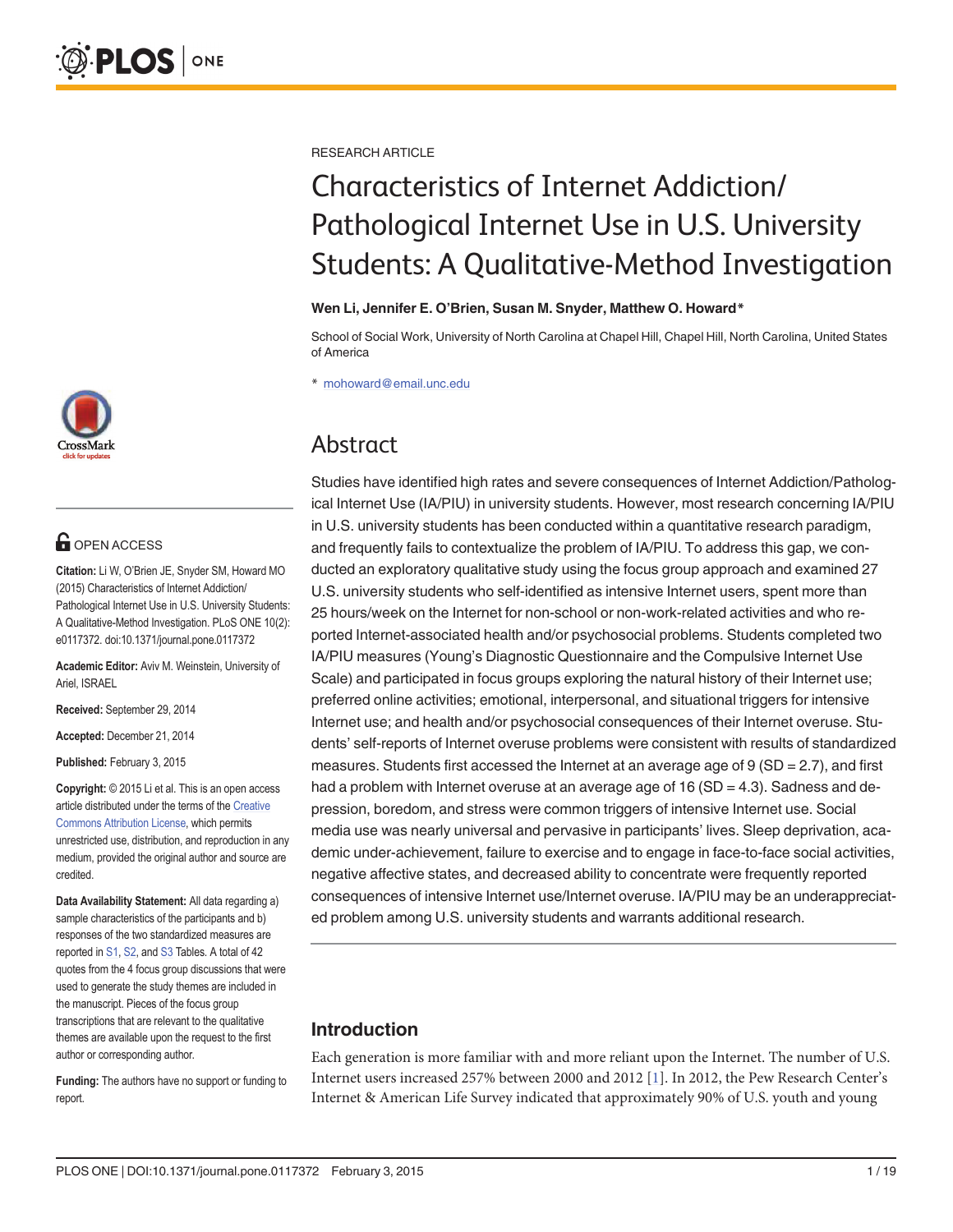<span id="page-2-0"></span>

Competing Interests: The authors have declared that no competing interests exist.

adults between 12 and 30 years of age had accessed the Internet [\[2](#page-16-0)]. University students are much more likely than the general population to use the Internet: Nearly 100% of U.S. university students accessed the Internet in 2010 [\[3](#page-17-0)]. Widespread Internet availability can substantially benefit people by enhancing their access to a broad range of information and creates an avenue for social communication and entertainment  $[4, 5]$  $[4, 5]$  $[4, 5]$  $[4, 5]$ . However, the Internet's penetration into daily life is a serious problem for an increasing number of people, rising to the level of Pathological Internet use (PIU) or Internet addiction (IA), and carrying negative consequences similar to those of other behavioral addictions [[6](#page-17-0)–[9](#page-17-0)].

### Conceptualization of IA/PIU

As Internet use has proliferated, so too have reports of IA/PIU. In the rapidly burgeoning literature in this area, different terms are used to refer to seriously dysfunctional patterns of excessive Internet use. At its most extreme, problem Internet use has been termed "Internet Addiction" or "Internet Dependency", defined as the "inability to control one's use of the Internet which leads to negative consequences in daily life  $[10, 11]$  $[10, 11]$  $[10, 11]$  $[10, 11]$  $[10, 11]$ ." This definition emphasizes the ways in which signs and symptoms of IA are parallel to substance use disorders and pathological gambling disorder. Specifically, symptoms of IA include: a) preoccupation with Internet activities; b) increasing tolerance; c) development of psychological dependency and withdrawal symptoms; d) inability to reduce Internet use; e) Internet use to cope with negative moods and reduce stress; and f) replacing other activities and relationships with recurrent Internet use de-spite awareness of the deleterious consequences [[9](#page-17-0), [10](#page-17-0)].

Other theorists conceptualize these symptoms differently. For these theorists, symptoms associated with Internet-related problems are labeled "Compulsive Internet Use." Compulsive Internet use is conceptualized as more similar to obsessive-compulsive disorder than addiction [\[12](#page-17-0)]. Still other theorists recognize a continuum of less severe Internet-related problems, often referred to collectively as "Pathological Internet Use" or "Problematic Internet Use." For these theorists, PIU is conceptualized using cognitive and behavioral theories, and defined as a maladaptive coping mechanism for stress and psychological distress, resulting in adverse effects on psychosocial functioning [\[13](#page-17-0)–[15\]](#page-17-0).

#### Instruments that Assess and Diagnose IA/PIU

A variety of instruments have been developed that purport to assess IA/PIU based on different conceptual frameworks. Many of these rating scales, questionnaires, and diagnostic criteria were adopted from DSM-IV-TR diagnostic criteria for substance dependence and pathological gambling disorder [\[16\]](#page-17-0). Examples of such measures are Young's Diagnostic Questionnaire [\[10,](#page-17-0)  $17$ , the Clinical Symptoms of Internet Dependency Scale  $[11]$  $[11]$  $[11]$ , and the Internet Addiction Diagnostic Criteria [\[18\]](#page-17-0). Other instruments were developed using cognitive and behavioral models and assess Internet-related cognitions and social functions. Examples of these measures include the Generalized Problematic Internet Use Scale [[19](#page-17-0)] and Online Cognition Scale [[20](#page-17-0)]. Internet addiction is not currently recognized as a formal clinical diagnosis in DSM-5; however, new diagnostic criteria for Internet Gaming Disorder (a subtype of Internet addiction) have been incorporated into Section III of DSM-5 [\[21](#page-17-0)], which includes provisional categories of psychiatric disorders requiring further research.

The facets of IA/PIU assessed across these measures largely overlap with different chemical dependency diagnostic criteria, such as salience (i.e., anticipation of and cognitive preoccupation with Internet use), tolerance (i.e., increasing amounts of time spent on the Internet to achieve a same level of satisfaction), withdrawal symptoms, lack of control, and use of the Internet to regulate mood [[22](#page-17-0)]. However, motivations and triggers for problematic Internet use,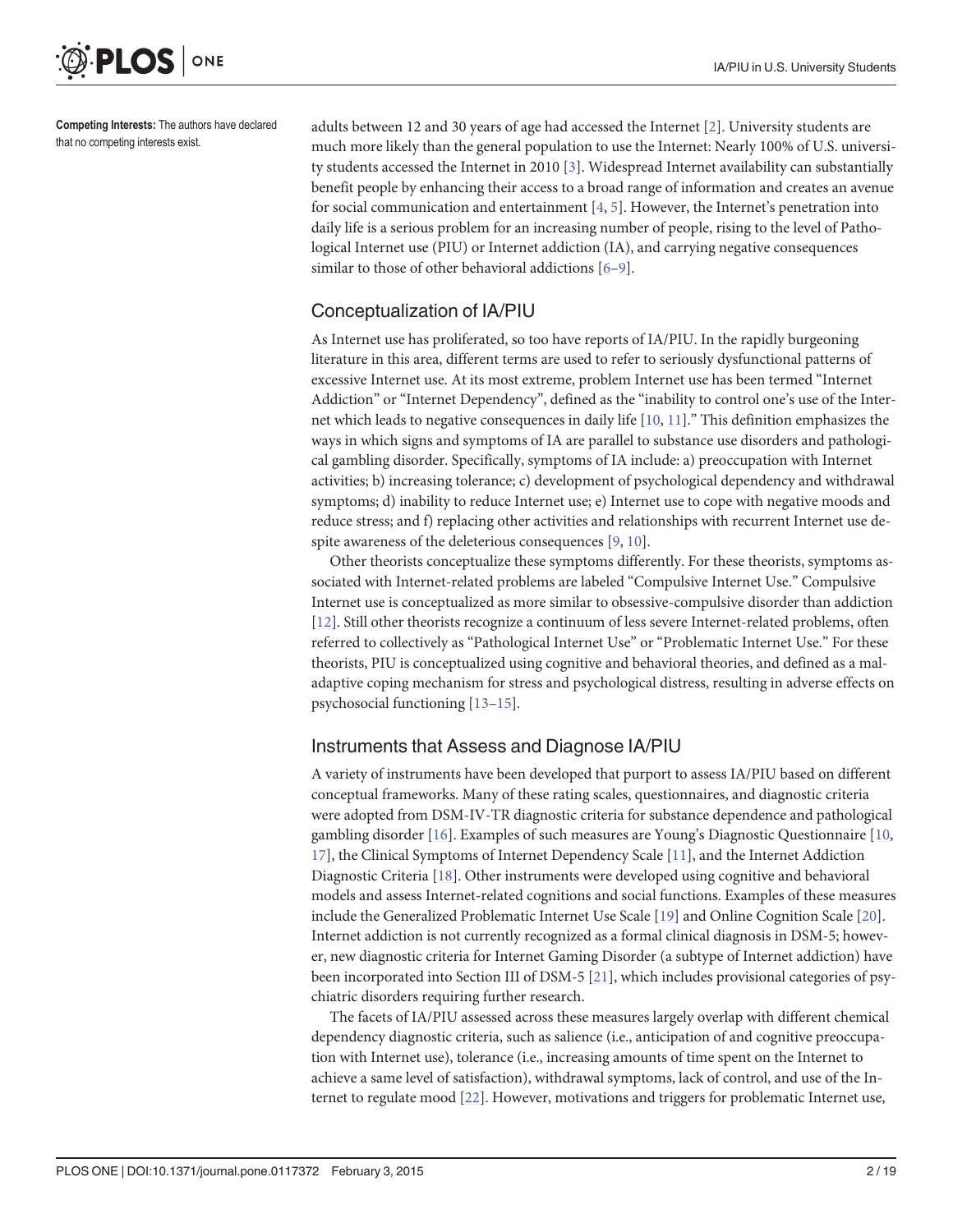<span id="page-3-0"></span>and craving for Internet use are rarely examined [\[22\]](#page-17-0). Further, those instruments often employ unvalidated cut-off points for diagnosing IA/PIU, and therefore it is unclear how to clinically distinguish problematic Internet users from normal users.

#### Prevalence of IA/PIU

Greater exposure to the Internet may increase the likelihood of pathological Internet use and the incidence of Internet addiction. As many as 6% to 11% of Internet users in the U.S. are estimated to have IA/PIU [\[7](#page-17-0)]. Students may be at substantial risk for the development of IA/PIU problems given the explosive growth of Internet use among youth in the U.S. over the past decade [[6](#page-17-0)]. The accessibility of the Internet on university campuses, the personal freedom and a significant amount of unstructured time, and the academic/social challenges many students experience as they leave home for the first time all contribute to increased rates of IA/PIU [\[8](#page-17-0), [23](#page-17-0)].

Recent epidemiological studies indicate that IA/PIU affects approximately 1.2% to 26.3% of U.S. university students [\[24](#page-17-0)–[31\]](#page-18-0). The majority of the previous studies recruited the samples from a single university campus. A few studies recruited samples from multiple universities by distributing the study information via the university email lists or social media. Three studies evaluated IA/PIU based on DSM-IV criteria for substance use and found the prevalence rates of IA/PIU among U.S. university students were 1.2% to 26.3% [\[11](#page-17-0), [25,](#page-17-0) [28](#page-17-0)]. Other studies indicate that 4% to 12% of U.S. university students meet criteria for IA/PIU using the Internet Addiction Test [\[24](#page-17-0), [29,](#page-18-0) [30](#page-18-0)]. One study found 8.1% of U.S. college students met criteria for pathological Internet use using the Pathological Use Scale [[31\]](#page-18-0). Moreno et al.'s systematic review of studies reporting IA/PIU prevalence rates for U.S. university students found that 6 of 8 studies reported estimates greater than 8% [\[27\]](#page-17-0). Literature also suggests that the prevalence of IA/PIU among the U.S. student population is consistent with similar reports from China, Greece, Britain, and Turkey [\[32](#page-18-0)–[35\]](#page-18-0).

#### Correlates and Negative Consequences of IA/PIU

An extensive international literature has accrued documenting correlates and negative physical and psychosocial consequences associated with IA/PIU. Individuals who suffer from IA/PIU evidence more physical health issues, such as overweight and obesity due to lack of physical activity and sleep disorders [[36](#page-18-0), [37](#page-18-0)]; mental health issues, including depressive symptoms, somatic and social anxiety, and attention deficit-hyperactivity disorder (ADHD) [\[38](#page-18-0)–[41\]](#page-18-0); temperamental traits such as impulsivity and sensation-seeking [[42](#page-18-0), [43](#page-18-0)]; neurological impairments [\[44](#page-18-0), [45\]](#page-18-0); behavioral problems, including substance misuse, self-injurious behavior, and suicidal ideation and attempts [\[46,](#page-18-0) [47\]](#page-18-0); poorer school and work performance [[29](#page-18-0)]; and more problems with interpersonal relationships compared to their counterparts without IA/PIU [\[48\]](#page-18-0).

The burgeoning literature indicates that many university students suffer from a variety of health and psychosocial problems due to IA/PIU. However, the majority of research concerning IA/PIU in U.S. university students has been conducted within a quantitative research paradigm. Though quantitative studies offer important clinical and research implications, they frequently fail to contextualize the problem of IA/PIU. Without this contextualization, specific clinical presentations, including triggers for and patterns of use, have gone unidentified. In addition, it is unclear from these quantitative studies which physical and psychosocial consequences individuals find the most adverse and therefore would be the most beneficial to target during treatment.

#### Current Study

In order to address this critical gap, our research team conducted an exploratory qualitative study to investigate a range of issues relating to IA/PIU including the natural history of IA/PIU problems; common affective, interpersonal, and situational triggers of intensive Internet use;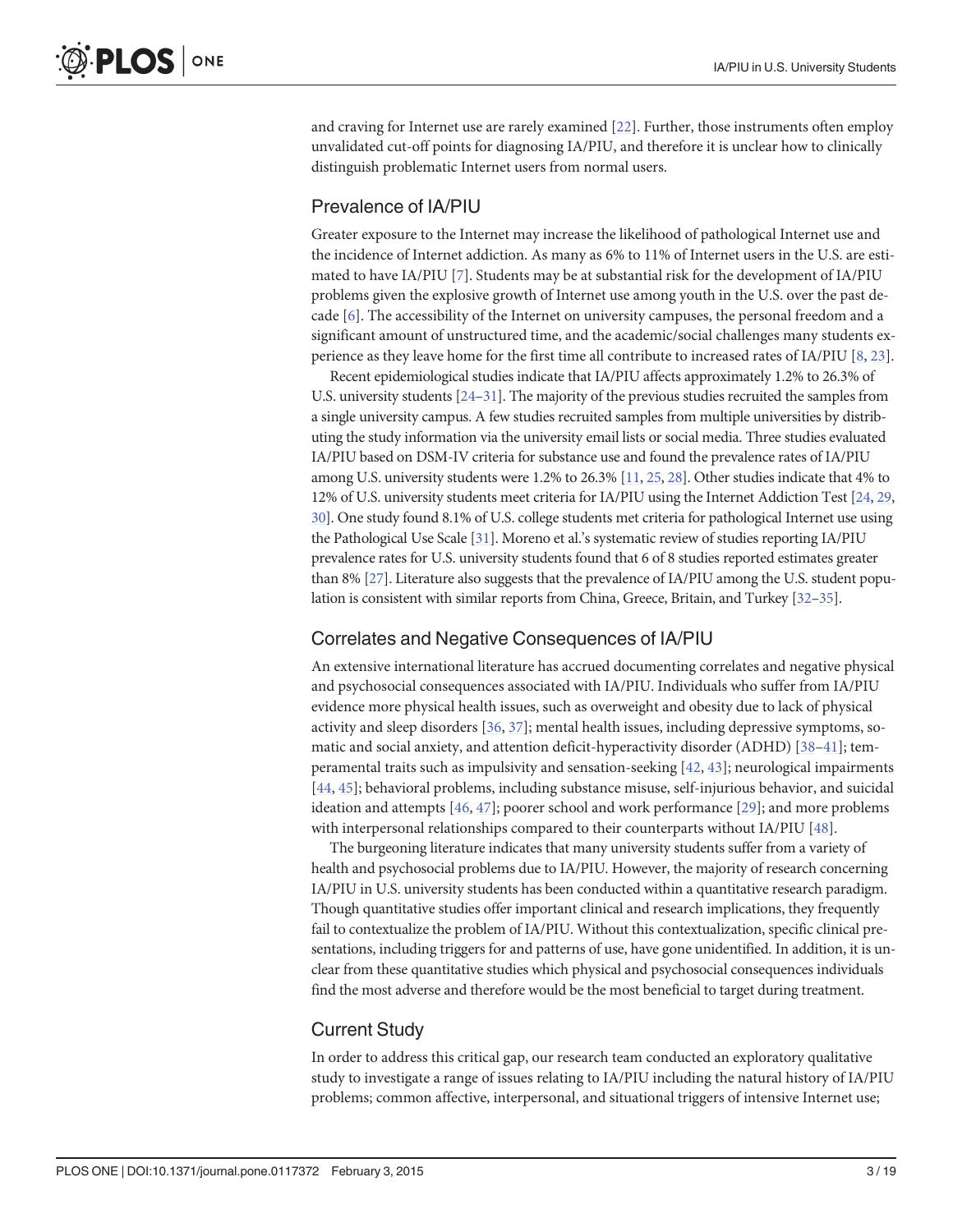<span id="page-4-0"></span>preferred patterns of Internet activity; and adverse psychiatric, psychosocial, and health consequences of intensive Internet use. Findings of this qualitative research will provide a more detailed picture about IA/PIU in university students that may help us to contextualize the results from previous quantitative research and discover all relevant IA/PIU-related experiences in U.S. university students.

#### **Methods**

We employed exploratory qualitative methods including four focus groups to obtain detailed descriptions of IA/PIU from 27 university students. Participant recruitment for the focus groups was conducted between March and April, 2012. Participants were allocated to one of four focus groups based on their availability. Ultimately each focus group consisted of 6–8 participants, and lasted approximately one hour. Descriptive data were collected during focus groups to describe participants' sociodemographic and Internet usage characteristics.

Focus groups are guided group discussions on one or more topics with participants who share similar experiences and/or who possess information and knowledge about the topics of discussion [[49](#page-18-0)]. We employed focus group methods in this study because: a) the target population, university students who self-identify as Internet over-users, could directly provide insights and knowledge regarding their intensive Internet use; and b) group dialogue tends to generate rich information as group discussions inspire participants to share personal experiences and perspectives in a way that teases out the nuances and tensions of complex topics [\[50\]](#page-18-0).

#### Focus Group Materials and Measures

Focus group assessment materials consisted of 22 open-ended questions and a set of objective measurement instruments ([S1 Document](#page-16-0)). The group discussion was semi-structured, with the facilitator asking a series of open-ended questions. The group discussion guide was developed and refined by the investigators based on the research aims, relevant substantive theories, and pilot testing. Major issues explored in the focus groups concerned a) participants' Internet use experiences, such as the online activities they devoted the most time to, reasons they enjoyed those activities, average amount of time they spent on the Internet daily, and longest period of time they spent on the Internet in one continuous session of use; b) affective, interpersonal and situational factors triggering intensive Internet use; and c) negative consequences of Internet overuse, including adverse effects on physical, mental, social, and professional well-being. We conducted in-depth individual interviews with six university students to pilot test the questions we used subsequently for the focus groups.

Young's Diagnostic Questionnaire (YDQ) [[10](#page-17-0)] and the Compulsive Internet Use Scale (CIUS) [\[51](#page-19-0)] were employed to assess IA/PIU and validate students' self-identification as problem Internet users. We chose the YDQ because it is a short questionnaire and widely used in the extant literature examining the prevalence and correlates of IA/PIU among youth and young adults (Li et al., 2014). Using the same measure as these previous studies enabled us to compare our findings to those in the published literature. Our team chose to pair the YDQ with the CIUS because the CIUS is designed to measure similar constructs to the YDQ; however, the CIUS demonstrates superior psychometric properties  $[51]$  $[51]$ . The benefit of using two standardized measures, in part, is to strengthen the validity of the results through data triangulation. The YDQ and the CIUS have been widely employed to investigate the prevalence and correlates of IA/PIU. However, there are no valid cutoff points to make any clinical diagnosis regarding IA/PIU using these measures. Therefore, no diagnoses were made in this study.

The YDQ is adopted from the DSM-IV-TR criteria for pathological gambling disorder, consisting of 8 questions that assess signs and symptoms of IA/PIU including preoccupation,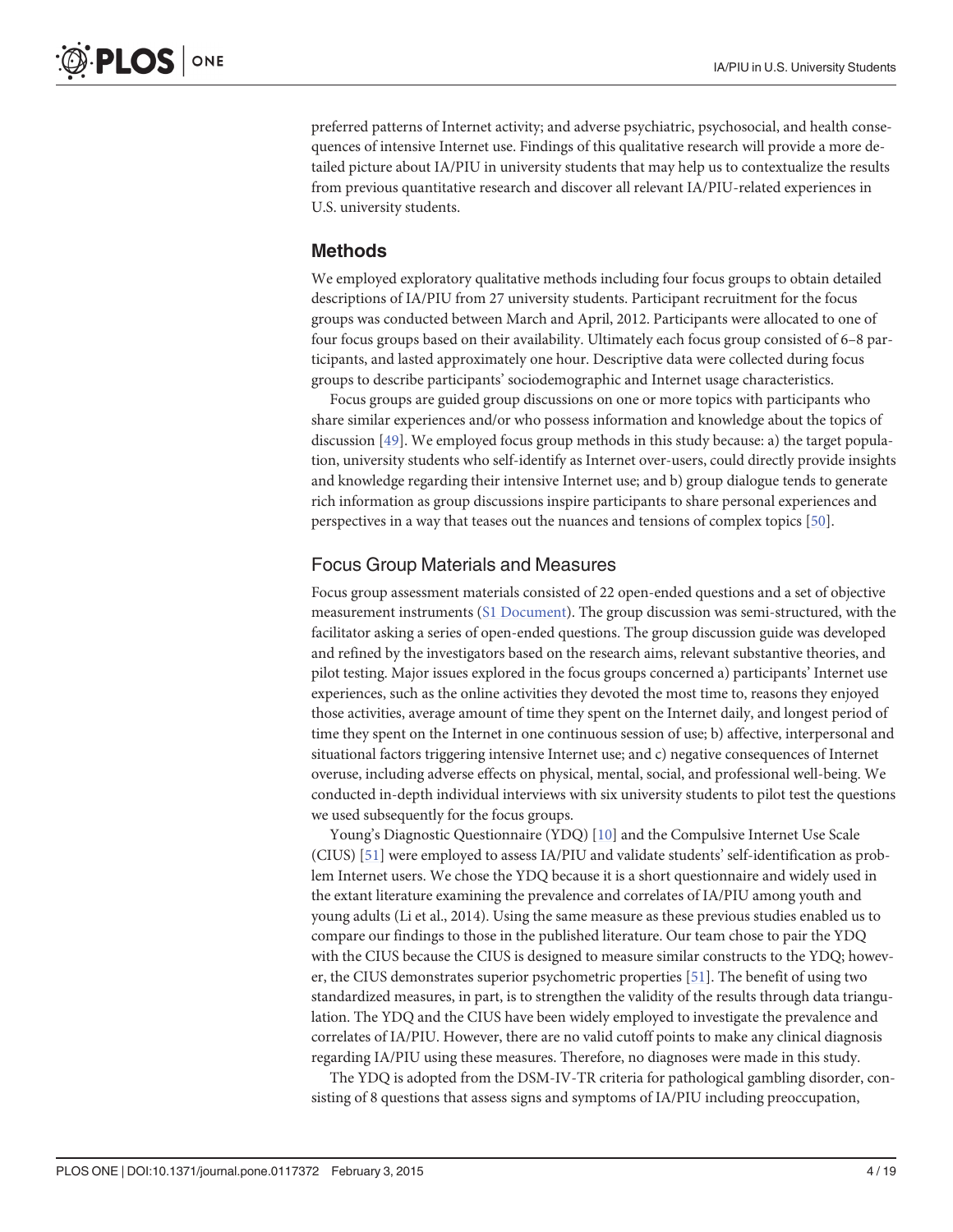<span id="page-5-0"></span>salience, tolerance, withdrawal symptoms, and impairment of psychosocial functioning [\[10\]](#page-17-0). Participants answering "yes" to 5 or more questions were identified as having IA whereas these meeting 3 or 4 criteria were considered to have "sub-threshold IA" [\[52\]](#page-19-0). The internal consistency reliability of the YDQ in this study was. 69.

The CIUS includes 14 items rated on a 5-point Likert-type scale, ranging from 0 (never) to 4 (very often). The CIUS assesses severity of compulsive/addictive Internet use behavior, including loss of control, preoccupation, salience, conflict, withdrawal symptoms, and Internet use for purposes of coping with problems and dysphoric moods. Higher scores indicate greater severity of compulsive Internet use. The CIUS has an internal consistency reliability of approxi-mately. 90 [\[51](#page-19-0)]. In this study, the CIUS had an  $\alpha$  = . 92. Guertler and colleagues have recommended use of a cutoff score of  $> 21$  for the estimation of problematic Internet use [[53](#page-19-0)].

#### Ethics Statement

This study was approved by the University of North Carolina-Chapel Hill Institutional Review Board and performed in accordance with the Declaration of Helsinki. Written consent was obtained from all participants before the focus groups commenced.

#### **Participants**

Our team used a purposive sampling strategy by recruiting participants who were graduate or undergraduate students enrolled at a large public university in the southeastern United States. Purposive sampling was chosen with the following goals in mind: to generate information-rich data about Internet use among students who self-identify as intensive Internet users, to identify triggers of Internet use among intensive Internet users, and to explore both physical and psychosocial consequences of intensive Internet use.

A recruitment email was distributed via the university listserv. The university listserv includes all undergraduate and graduate students, exchange students, and recent alumni (graduated within the past 2 years). In the email the research team introduced the purpose of the study, study participation requirements, and identified the research team as social workers working for the School of Social Work. Participants responding to the recruitment email who were current graduate or undergraduate students enrolled at the university, self-identified as intensive Internet users, who reportedly spent > 25 hours/week on the Internet for non-school or non-work-related purposes, and who experienced one or more physical and/or psychosocial problems caused by intensive Internet use were eligible for study participation. Physical and/or psychosocial problems were intentionally assigned a very low threshold for inclusion (i.e., report of any lifetime problem that the participant attributed to their Internet use) to elicit wide variation in experiences with Internet use.

More than 30 students responded to the email within two hours of the study solicitation and expressed a willingness to participate in the study. Several students revealed that they used the Internet > 40 hours per week for non-school or non-work-related reasons, and suffered multiple physical and psychological problems due to intensive Internet use. By responding to the initial recruitment email, thirty-nine students agreed to participate in the focus groups. The research team responded via email to schedule a focus group time with all 39 respondents, and confirmed that time with a second email. Twelve students failed to attend their scheduled groups for unknown reasons. Thus, four groups were held including 27 students. Participants were assigned to one of four group sessions based on their availability. Sample characteristics are reported in [Table 1](#page-6-0). The average age of participants was 21 ( $SD = 3.6$ ), ranging from 18 to 36. A majority (63.0%,  $N = 17$ ) of students were women and the sample was racially diverse. As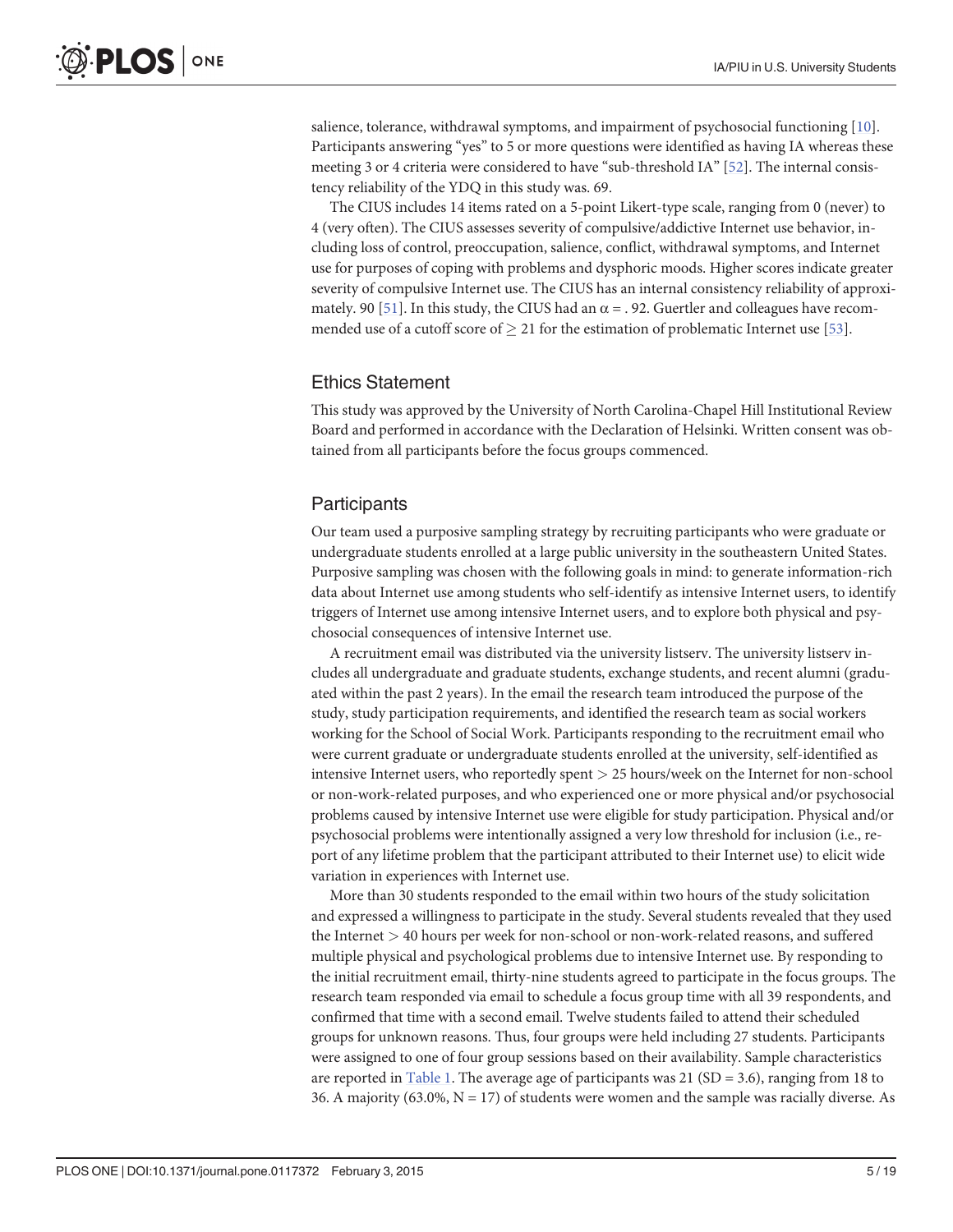<span id="page-6-0"></span>shown in Table 1, participants represented 11 majors in the university, and 72.5% ( $N = 20$ ) were undergraduates.

#### Data Collection

Four focus groups were conducted in a conference room on campus. Each focus group lasted approximately one hour. The number of participants attending each group ranged from 6 to 8, to assure that a wide range of ideas and opinions were represented. The last author facilitated all focus groups. The first author accompanied the last author and was responsible for taking notes during each focus group. The notes supplemented transcription data by capturing changes in participants' "body language" or other nonverbal communication. The presence of multiple observers at group sessions allowed for observer triangulation to improve the reliability and validity of findings emerging from group discussions [\[54\]](#page-19-0). Prior to each focus group, participants completed the YDQ, the CIUS, and a brief sociodemographic survey. During the focus groups, participants answered questions related to their Internet use experiences and perception of the severity of their own problematic Internet use.

#### Data Analysis

Audiotapes of focus group sessions were transcribed verbatim, and checked for accuracy by all authors. No software was used to assist in the coding or transcription of data. Three analysts

|  |  |  |  |  | Table 1. Characteristics of 27 University Students Who Self-Reported Intensive Internet Use. |  |
|--|--|--|--|--|----------------------------------------------------------------------------------------------|--|
|--|--|--|--|--|----------------------------------------------------------------------------------------------|--|

| <b>Variables</b>          | % (N)         | Mean (SD) |
|---------------------------|---------------|-----------|
| Age                       |               | 21.0(3.6) |
| Gender                    |               |           |
| Male                      | 37.0% (10)    |           |
| Female                    | 63.0% (17)    |           |
| Race                      |               |           |
| White                     | $25.9\%$ (7)  |           |
| <b>Black</b>              | $33.3\%$ (9)  |           |
| Asian                     | $33.3\%$ (9)  |           |
| Latina/Latino             | $7.4\%$ (2)   |           |
| <b>Student status</b>     |               |           |
| Undergraduate             | 81.5% (22)    |           |
| Graduate                  | $18.5\%$ (5)  |           |
| Major                     |               |           |
| <b>Biology</b>            | $7.4\%$ (2)   |           |
| <b>Business/Economics</b> | $11.1\%$ (3)  |           |
| Information science       | $3.7\%$ (1)   |           |
| Journalism/Communication  | $18.5\%$ (5)  |           |
| <b>Mathematics</b>        | $3.7\%$ (1)   |           |
| Medicine                  | $7.4\%$ (2)   |           |
| <b>Nutrition</b>          | $3.7\%$ (1)   |           |
| Philosophy                | $3.7\%$ (1)   |           |
| <b>Political science</b>  | $11.1\%$ (3)  |           |
| Psychology                | $7.4\%$ (2)   |           |
| Public policy             | $7.4\%$ $(2)$ |           |
| Sociology                 | 7.4% (2)      |           |
| <b>Undecided</b>          | $7.4\%$ (2)   |           |

doi:10.1371/journal.pone.0117372.t001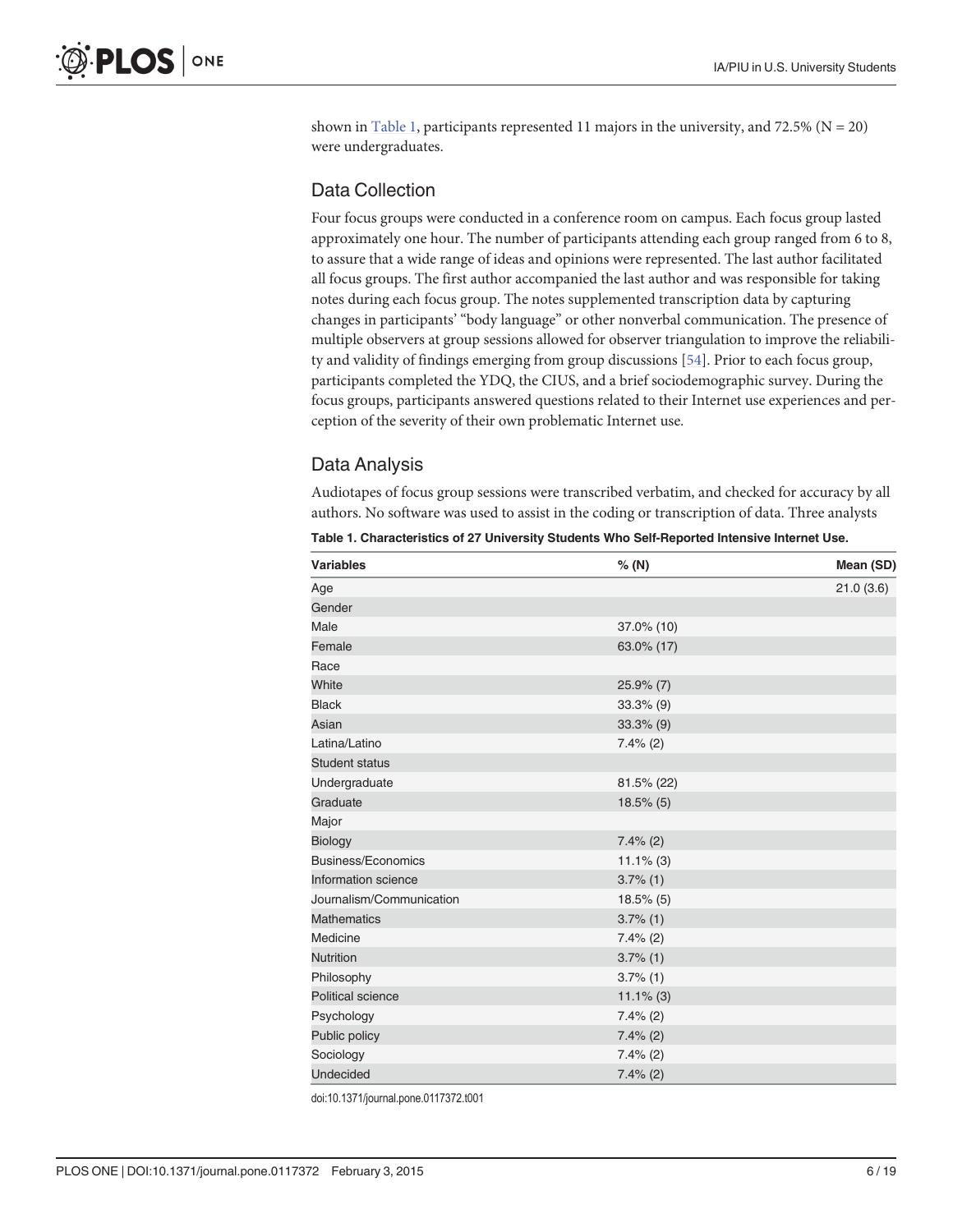<span id="page-7-0"></span>organized codes into umbrella codes and subcodes (i.e., a code tree). First, codes were generated from the research aims and published reports that guided the research (e.g., research findings pertaining to correlates and consequences of IA/PIU). Then, we reviewed and revised the theory-driven codes in context, providing codes with labels and definitions reflective of the raw data. Further, in accordance with DeCuir-Gunby et al.'s recommendations [[55\]](#page-19-0), the second round of coding was conducted on the level of meaning via a data-driven method, enabling codes to be developed on the sentence and paragraph levels. In this round of coding, we investigated and identified any new themes and divergent perspectives that emerged from the data that had not been captured by the theory-driven codes, and determined if the theory-driven codes needed to be expanded or a new code needed to be developed.

Each of the study investigators independently reviewed and coded focus group transcriptions using the given framework to enhance the reliability and validity of study findings through analytical triangulation [[54\]](#page-19-0). Coding discrepancies among authors were resolved through mutual discussion and agreement. Patterns were identified and categorized together by all investigators, until the analysis showed convergence and saturation. Methods to enhance the rigor of the research included implementing data triangulation by using more than one method to collect similar data (e.g., using two separate self-report measures, demographic questionnaires on past use). In addition, regular debriefing and consultation among research team members aided in clear functional definitions of all codes and negative case analysis [[54](#page-19-0)].

#### **Results**

#### Descriptive Results

Participants described their current patterns of Internet use with respect to the daily amount of time they spent on the Internet and longest period they ever spent on the Internet in one continuous session of use. The amount of time students reported spending on the Internet daily ranged from 5 hours to "all day," due to the widespread use of mobile devices (e.g., smartphones and tablet computers) with data coverage (e.g., "I feel like I'm on the phone all the time constantly checking"). Many participants noted they could not accurately differentiate the amount of the time spent on the Internet for school work or work-related purposes from that for non-school/non-work-related purposes (e.g., "If I'm writing a paper, then I've got my browser open, or I'm on my phone"). The longest period of time participants reported spending on the Internet in one continuous session ranged from 3 hours to all day (e.g., "Once its summer, I'll be on it [the Internet], like, an entire day"). During those sessions, participants described engaging in different activities including online shopping, video watching, and website browsing. Other participants described use of a specific application for a long period of time, including playing video games and watching videos (e.g., TV shows and movies) on the Internet.

The age at which participants reported they first accessed the Internet ranged from 6 to 19, with an average age of 9 ( $SD = 2.7$ ). The age at which participants reported they first thought they had a problem with Internet overuse ranged from 10 to 32, with an average age at onset of problems of 16 (SD = 4.3). [Table 2](#page-8-0) reports characteristics of participants' self-reported IA/PIU.

Almost half (48.1%,  $N = 13$ ) of the student sample scored five or more on Young's Diagnostic Questionnaire (YDQ), and therefore scored above the suggested cut-off point for IA. Another 40.7% ( $N = 11$ ) scored a three or four on the YDQ, reflecting the suggested cut off for subthreshold IA. Virtually the entire sample exceeded the recommended cutoff for compulsive Internet use according to the Compulsive Internet Use Scale (CIUS). More than half (63.0%,  $N = 17$ ) of students reported using the Internet to escape from problems or relieve a negative mood. As for negative consequences of intensive Internet use,  $63.0\%$  (N = 17) of students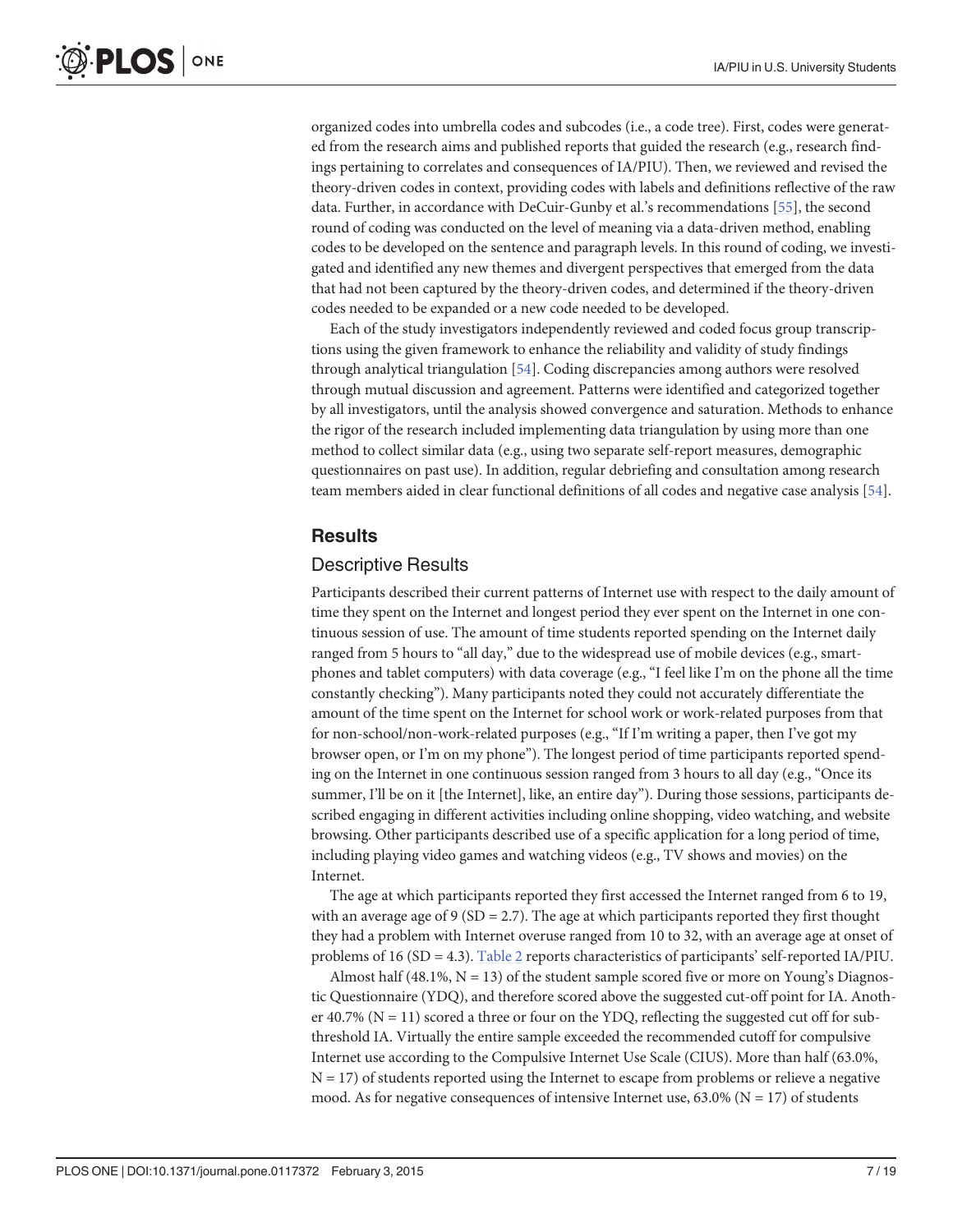| <b>Variables</b>                                        | % (N)         | Mean (SD)  |
|---------------------------------------------------------|---------------|------------|
| Age first accessed the Internet                         |               | 9.3(2.7)   |
| Age first recognized having a problem with Internet use |               | 16.2(4.3)  |
| <b>Total YDQ Score</b>                                  |               | 4.7(2.0)   |
| YDQ > 5                                                 | 48.1% (13)    |            |
| $YDQ = 3$ or 4                                          | 40.7% (11)    |            |
| <b>CIUS Total Score</b>                                 |               | 33.3(11.2) |
| CIUS > 21                                               | $96.3\%$ (26) |            |

<span id="page-8-0"></span>[Table 2.](#page-7-0) Internet Use Characteristics of 27 Participants Who Self-Reported Problem Internet Use.

 $YDQ > 5$  indicates Internet addiction. YDQ scores of 3 or  $4 =$  potential IA. CIUS  $>$  21 indicates compulsive Internet use.

doi:10.1371/journal.pone.0117372.t002

reported sleep deprivation;  $44.4\%$  (N = 12) reported they neglected school work and other daily obligations due to their intensive Internet use. The correlation between the YDQ and the CIUS was. 79.

#### Qualitative Results

Three overarching themes emerged from the focus groups relating to: a) factors triggering Internet use for non-school or non-work-related purposes, b) Internet-related activities, and c) consequences of Internet overuse. [Fig. 1](#page-9-0) shows a diagram with all qualitative themes and subthemes, please see [Fig. 1.](#page-9-0) In order to contextualize quotes, focus group participants' gender and race are provided. For the ease of the reader, pseudonyms have been given to participants, so that quotes given by the same individual are identifiable.

Theme 1: Factors triggering Internet use. This theme was characterized by the emotional, interpersonal, and situational factors that heighten college students' desire to use the Internet for non-school/non-work-related purposes. Subthemes included: a) mood and feelings, b) boredom, and c) stress and escapism. Many participants noted that more than one of these factors contributed to their Internet overuse at different times.

For several participants, Internet overuse was triggered by strong feelings and moods. For some, the strongest urges came with positive emotions (e.g., "When I am crazy happy, I want to let my friends know. I feel that I want to post it on Facebook" ["Andrew", a white man]). For others, negative emotions were a bigger trigger (e.g., "If I have a bad day then I deserve a reward kind of..." ["Lily", an Asian woman]). Regardless of the valence of the emotion, most participants noted that particular feelings and moods triggered desires to engage in specific Internet activities. "Nancy," an Asian woman described her desire to use a particular Internet application as a coping mechanism for sadness:

If I'm really depressed, I won't get on Facebook, I don't want to talk to anyone. I won't use anything like a social networking kind of thing, but I'll definitely go on something like Tumblr to look at funny things for like an hour.

Other students found they used social media more at times of interpersonal conflict as a way of managing their anxiety about the conflict. While some participants reported "updating my status constantly," others reported checking other's status. "Jessie," an African American woman, noted: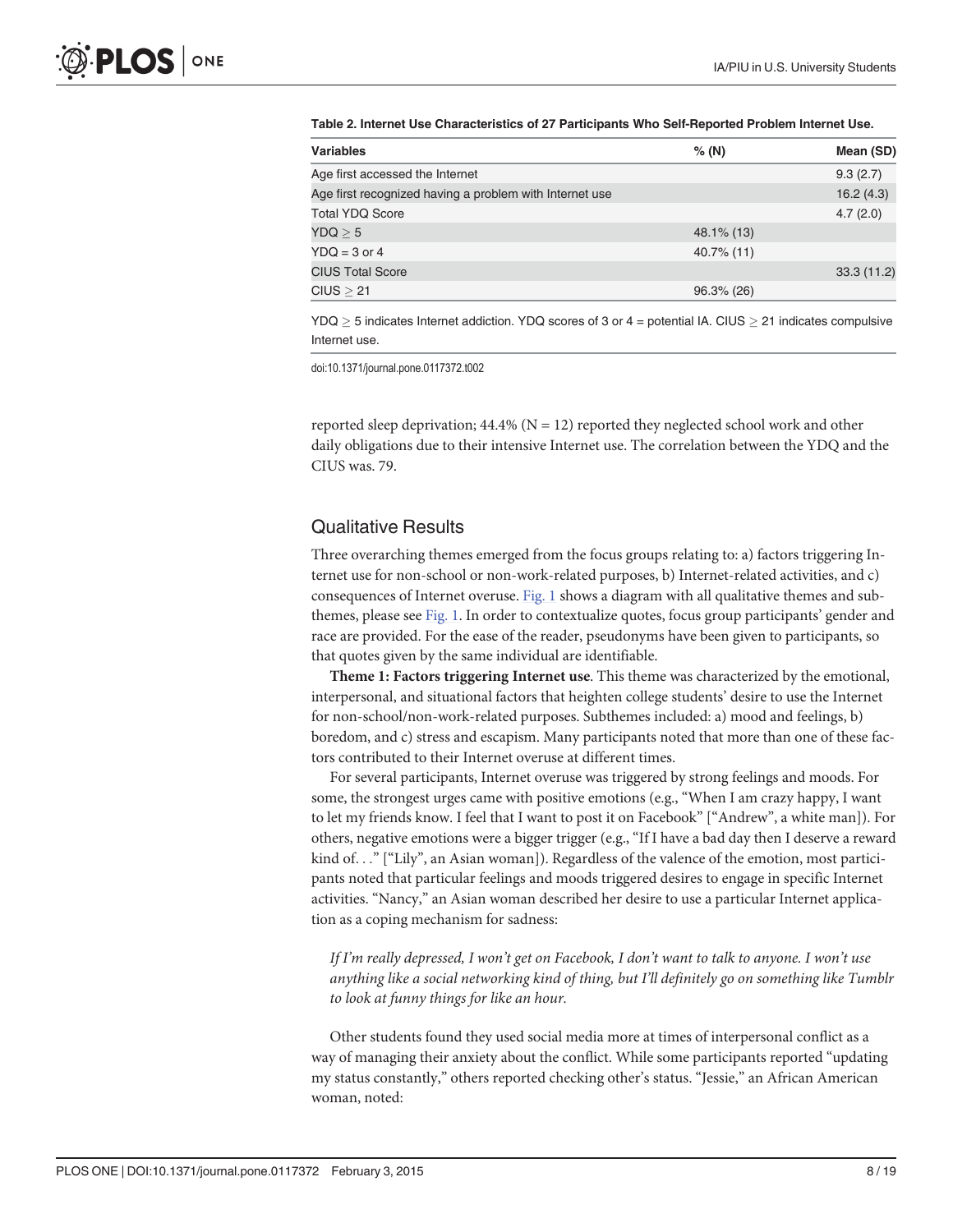# <span id="page-9-0"></span>PLOS ONE



doi:10.1371/journal.pone.0117372.g001

If I ever have a fight with somebody, or tension, or drama ...I'll just get on Facebook to see if they said anything about their mood, or anything about me in particular, or something like that.

Furthermore, participants had differing desires for use based on mood, with some having more awareness of these patterns than others. "Alice," an Asian woman, discussed her own patterns of use since entering college, stating:

I found out I go online more when I am sad than happy. When I am sad, I just want to talk to a friend from overseas via long distance calls or something. So I just chat with them online. And when I am happy, I don't usually go online.

Many participants reported that boredom triggered their desire to use the Internet. Students discussed the Internet as their primary strategy for coping with boredom. "Tom," a white man, described his experience this way: "If I get bored, that's the first thing I go to." Others seemed to link the Internet to specific types of boredom relief (e.g., laughing, connecting with others, and information retrieval). "Mike," an African American man stated: "Whenever I feel bored, and if I feel stressed, I just get on the Internet to relax, maybe have a laugh or two." For participants, including "Mike," the Internet was a means of relief any time boredom arose due to easy access on mobile devices with data coverage: "I think when you get bored, you always want to log on to that thing; like riding the bus to the class, you feel bored, you don't have friends, you just get on because you're bored."

In addition to moods, feelings, and boredom, school and interpersonal stressors triggered students' desire to use the Internet. "Sue," an Asian woman, reported a desire to "avoid things,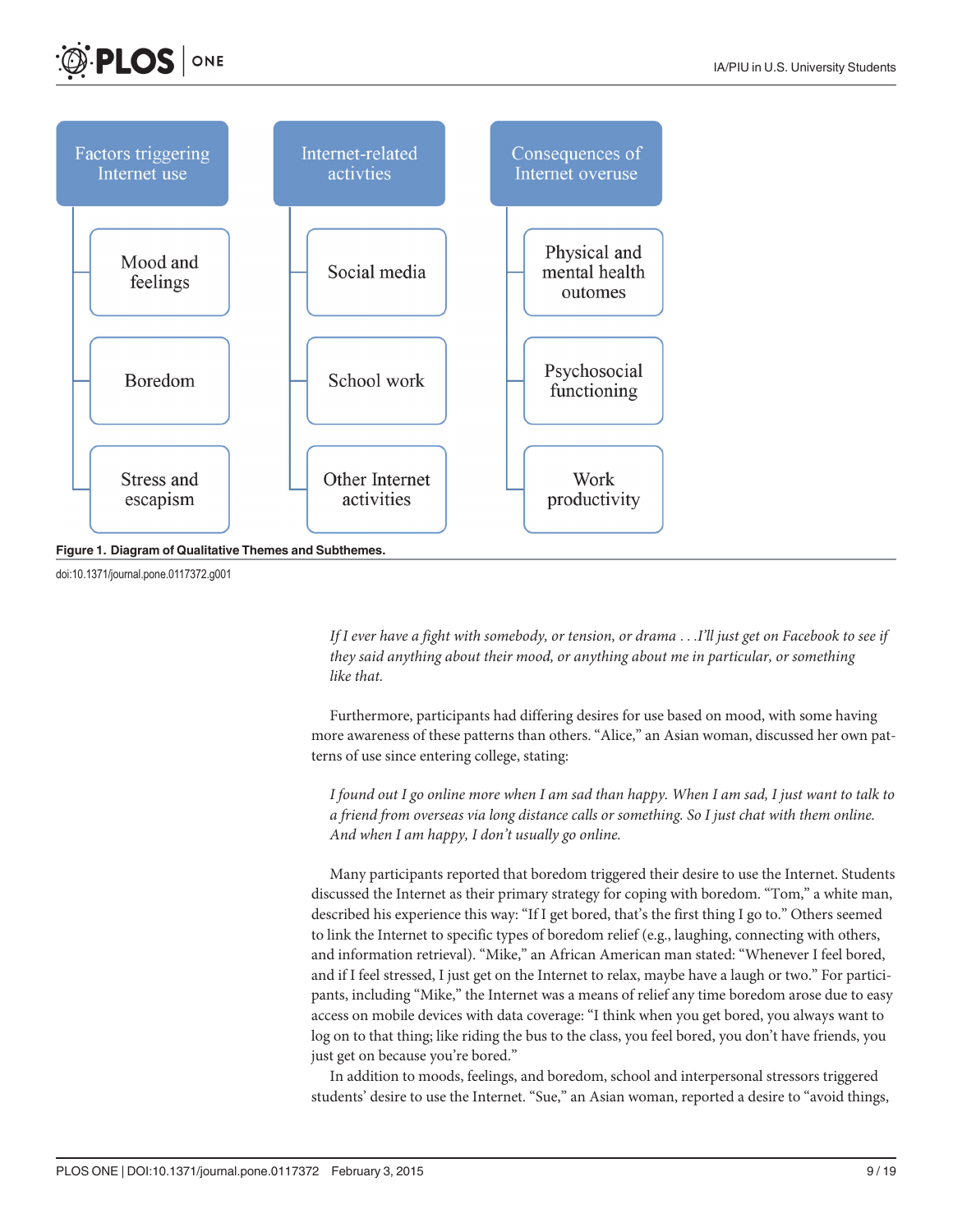so I get on the Internet. You don't have to think about anything. You just watch and take it in." For some, the Internet was a time-limited break:

I think for me, like when I'm really stressed about school, when I need a break, or have a problem I usually go to the computer to get away from school, get away from the problem for an hour or two ["Jessie," an African American woman].

For others, time spent on the Internet was more difficult to control and ended up adding to their initial stress:

I'm like, if I've been on the Internet for 8 hours, and I haven't done anything, I get stressed out and I tell myself like "how could you do this, waste this much time?" I get annoyed with myself, but then because I'm annoyed, I will look for something funny to laugh at ["Sue," an Asian woman].

Some participants noted the desire to escape obligations as a trigger for Internet use. "Sarah," an Asian woman, described that desire in this way: "For me, like procrastination, I don't want to do anything else, so I just, sometimes I just want to be entertained. I don't want to do my homework."

Theme 2: Internet-related activities. This theme describes the online activities participants' favored and the reasons for their enjoyment of those activities. Many participants engaged in multiple activities while on the Internet. Subthemes included: a) social media, b) school work, and c) other Internet activities.

Most participants reported using some form of social media. Social media includes applications like Facebook, Twitter, Pinterest, and Tumblr. Due to the accessibility of social media sites on mobile devices, many participants noted their use as part of their daily routine (e.g., "If I'm not sleeping, then I'm on Twitter or Facebook on my phone...all day long" ["Lydia," an African American woman]). The extent of daily use ranged from casual (e.g., "For me, I like sharing thoughts or ideas or moods with followers on Twitter or Facebook. Like when you think of something, you're like 'Oh, I'll tweet that'" ["Jessie," an African American woman]) to compulsive (e.g., "It becomes a habit that when I wake up in the morning, the first thing I do is to check Facebook, like repeatedly. If you don't do it, you'll feel like you're missing something" ["Sue," an Asian woman]). The emergence of multiple social media sites gives users a variety of channels to connect with their peers. Some participants described use of multiple social media sites. "Sharon," an African American woman, described her use this way:

Most of the time I like to refresh my news feed on Facebook, or look at my followers on Twitter to see what everyone is talking about, and [if] people post a dramatic status [on Twitter], then I'll go to look at their [Facebook] profile links and see what they've posted.

Other participants like "Christian," an African American woman, reported very intensive use of one site:

There are days that I've tweeted 100 times ...I'll get up and check Twitter, or when I get on the bus to class, I'll check Twitter, or in class, I'll check Twitter, and during lunch, I'll check Twitter, and before I go to sleep I'll check Twitter.

Although some participants highlighted the importance of social media in their everyday lives, many were quick to point out the practical, work-related functions that the Internet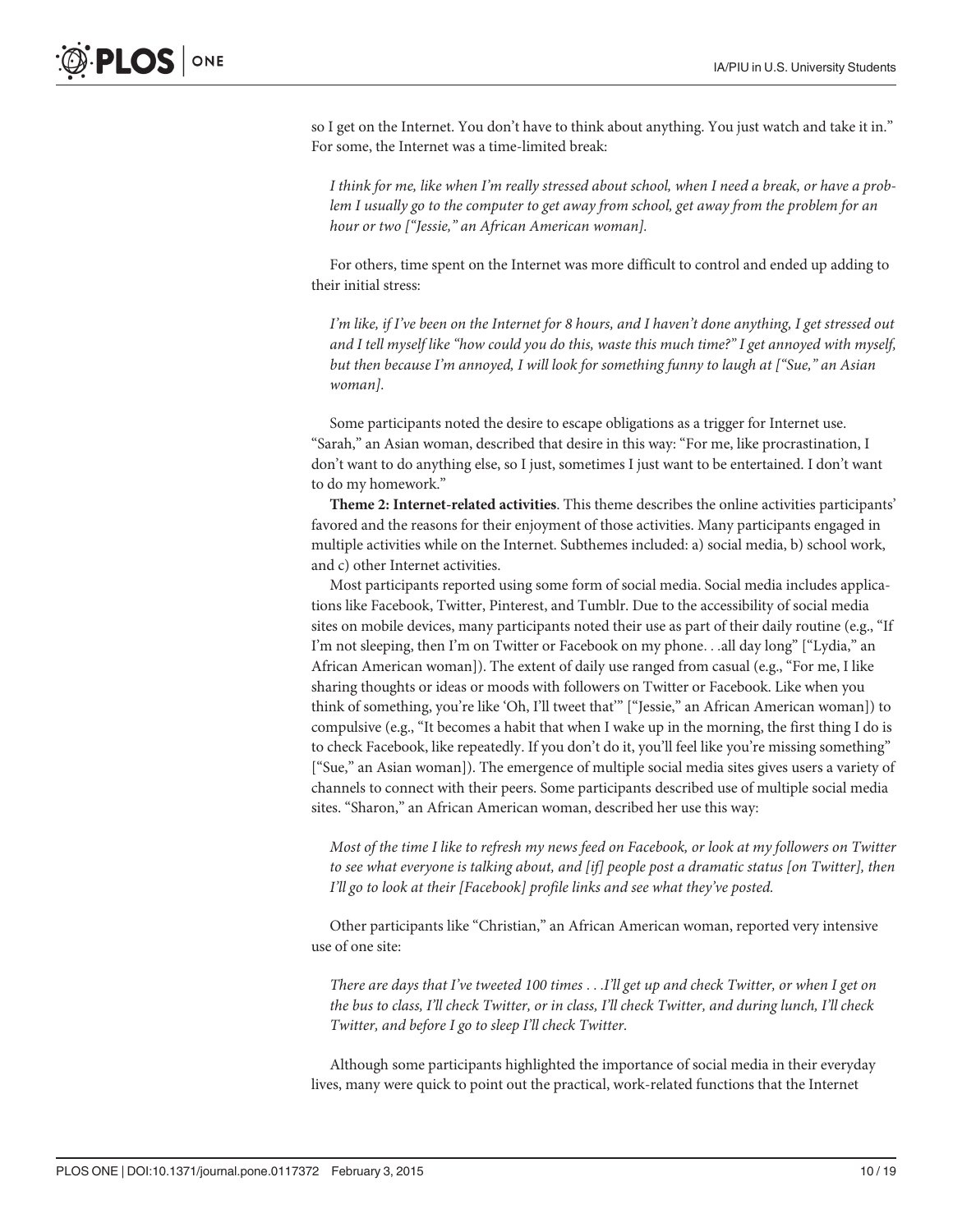fulfills. As "Christian," an African American woman, astutely observed: "The Internet is not only Facebook and Twitter and Pinterest but also email, and Google, and the library database on the Internet." In fact, many students reported that professors required students to use the Internet in completing their assigned class work, including writing blogs, taking online classes, and accessing virtual class materials. "Matt," an Asian man, was very positive regarding the importance of the Internet to his education, stating, "My research requires specific information that the Internet provides pretty conveniently. For me, the quality of life is increased." Other participants were ambivalent, stating that accessing school work/work-related materials on the Internet were both a help and a hindrance. "Christian," an African American woman, noted: "You're on Facebook, and Google, and your email, and Twitter, and you're writing a paper, and you're reading something. It's just like moving constantly." Universally, participants acknowledged the convenience and necessity of the Internet as a part of the collegiate environment. "Kate," a white woman, stated: "I frequently use the Internet mostly for class and clarification of topics. Cut out the Internet completely, I don't know how to survive in a university setting."

The final subtheme, "other Internet activities," included recreational activities such as watching video streams, playing online video games, browsing entertainment, social networking, and news websites, posting on forums (e.g., Reddit), and general searches. These activities were generally performed in conjunction with work and/or social media. "Angela," an African American woman, reported "I listen to music on the Internet while I'm doing my homework, cleaning my room, or playing Zelda (a video game), or watching others online playing Zelda at the same time." Other participants engaged in only one activity at a time, saying they preferred certain activities to others. Examples include news retrieval ("I think my chief source of news is on the Internet. I read 3 or 4 newspapers on my feed, and that is very important" ["Matt," an Asian man]), online gaming ("I play with random people on the Internet, and have interactions with them, like when I play basketball games. You kind of just play them, and play them" ["Tom," a white man]), and video streaming ("For me, spending more time watching movies and shows, than actually doing social media. This changes over time, from watching movies to doing something else" ["Matt," an Asian man]). "Claire," a white woman, reported that online shopping was particularly appealing, stating "I hate going to the mall, and hate trying on clothes, now I don't have to. It's just right there online." Regardless of the activity, the subtheme "other Internet activities" highlights the widespread utility and appeal of the Internet, but also underscores the risk for potentially problematic Internet use.

Whether students are using the Internet to enhance interpersonal connections and social networking, school work, or recreation, the Internet offers a variety of readily available options encouraging constant use. In fact, students noted that peers and professors facilitate and reinforce their Internet use, which therefore could be a potential risk for those who are more at risk of developing IA/PIU. "Kate," a white woman, described the expectations of others this way: "For checking my email, it's like I don't get joy from it, feels like I have to, I have to respond when someone at work emailed me, or I don't know if I should have to."

Theme 3: Consequences of Internet overuse. The theme "consequences of Internet overuse" was characterized by participant descriptions of short- and long-term effects of Internet use. Subthemes included physical and mental health outcomes, psychosocial functioning, and work productivity. Though not all effects were negative, participants were more apt to point out negative consequences, particularly with regard to health and work.

Participants discussed adverse health consequences as an effect of Internet overuse. A few participants reported general concerns regarding physical health. These concerns included sleep deprivation (e.g., "I think lack of sleep. I know even when I'm done with work, it's like 12 or 1. I'll be up 'till like 3 because I'm doing some random stuff on the Internet" ["Nancy," an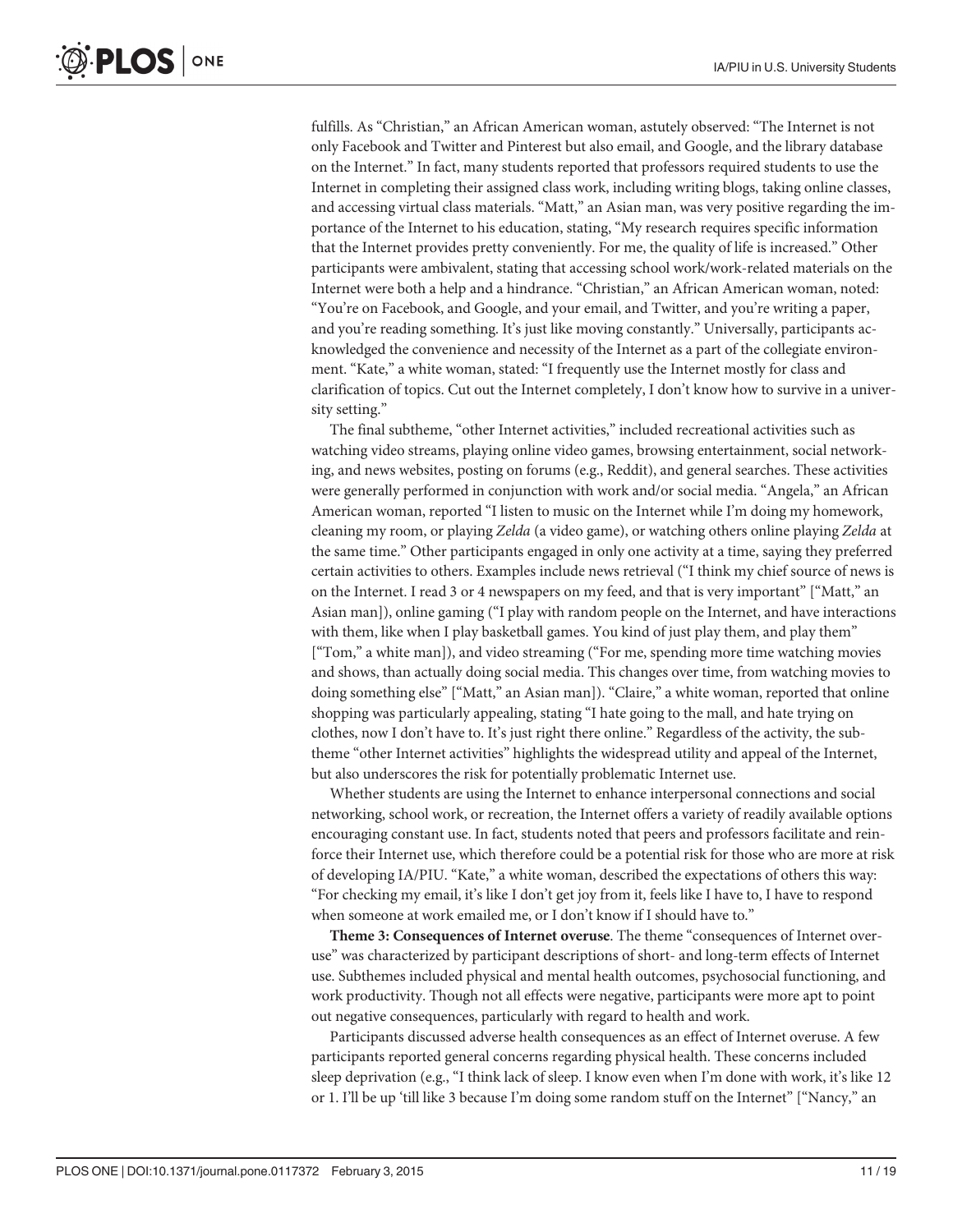Asian woman]), lack of exercise (e.g., "I'll plan to exercise, like I'll sit there, keep reading stuff, and like 'too bad I didn't get to exercise' ["Kevin," a white man]), and poor posture (e.g., "...our generation has pretty bad posture due to typing a lot and sitting" ["Mike," an African American man]). "Tom," a white man, pointed out the intersection between mental and physical health, stating "I get down on myself, feel frustrated if I spend a whole lot time on the Internet one day, instead of doing something physical or go outside."

Other students focused mostly on their experience of psychological symptoms. For some participants, anger and frustration were the most prevalent symptoms. "Heather," an African American woman, reported: "The first thing of the day is to get on Facebook or Twitter. If I hear something stupid, it will annoy me the rest of the day." Similarly "Lucy," an Asian woman, noted a difference in her day-to-day irritability:

I think it makes me feel like blah after being on the Internet a long time, just like I feel like I wasted a lot of time. I think even sometimes I don't have social interactions with people during long periods of the day, I got more irritable.

Other participants reported experiencing sadness and depression after Internet use. For some, this sadness was sparked by comparing their current lifestyle to that which their peers had posted on social media. "Andrew," a white man, elaborated by stating:

Usually most people post the best part of their life actually, so half the time you're going there, and just see like "Oh, I am having so much fun, and I am at the beach, partying with hot girls." And you are like "I'm in my dorm room, and I'm... I'm working at McDonald's." I doubt... their life is... much better than mine. But when I'm already depressed, and get on the Internet and see that, I'm like "Yeah man, I suck."

Student's use of the Internet and subsequent health reports may be related to the specific Internet activities they are engaged in and to their patterns of Internet use. As "Heather," an African American woman, pointed out: "If you're a social person, then it [social media] adds to it. It's like a faster outlet...But if you're not, then instead you're just watching." Quotes such as this one highlight the dual or paradoxical effects of the Internet on social functioning. That is, the Internet can enhance a student's social life; however, when used excessively and in ways that foster and reinforce social isolation, its use can diminish the quantity and quality of faceto-face social interactions. Some participants complained that their face-to-face interactions were hindered by their peer's use of the Internet. "Nancy," an Asian woman, explained her experiences this way:

I have this thing, like especially when I'm eating with someone, they pull out their phone and they start to check their Facebook, Twitter, or something like that, I'll look at them and I'll be like "really, you're going to do it in front of me right now?"

"Den," an African American man, noted that reliance on the Internet for social interactions may lead to a lack of face-to-face communication skills: "When you're behind the computer, you spend time making the perfect message... But when you're face to face, [the person] is kind of socially awkward, not really there." Furthermore, in a quote echoing the sentiments of many, "Lydia," an African American woman, emphasized that Internet overuse negatively affected her relationship quality, stating: "I would go home, instead of talking to my aunt and cousins, I just sat on the couch, playing with my laptop or my phone. Don't really socialize with anybody else. So I don't really talk with anyone."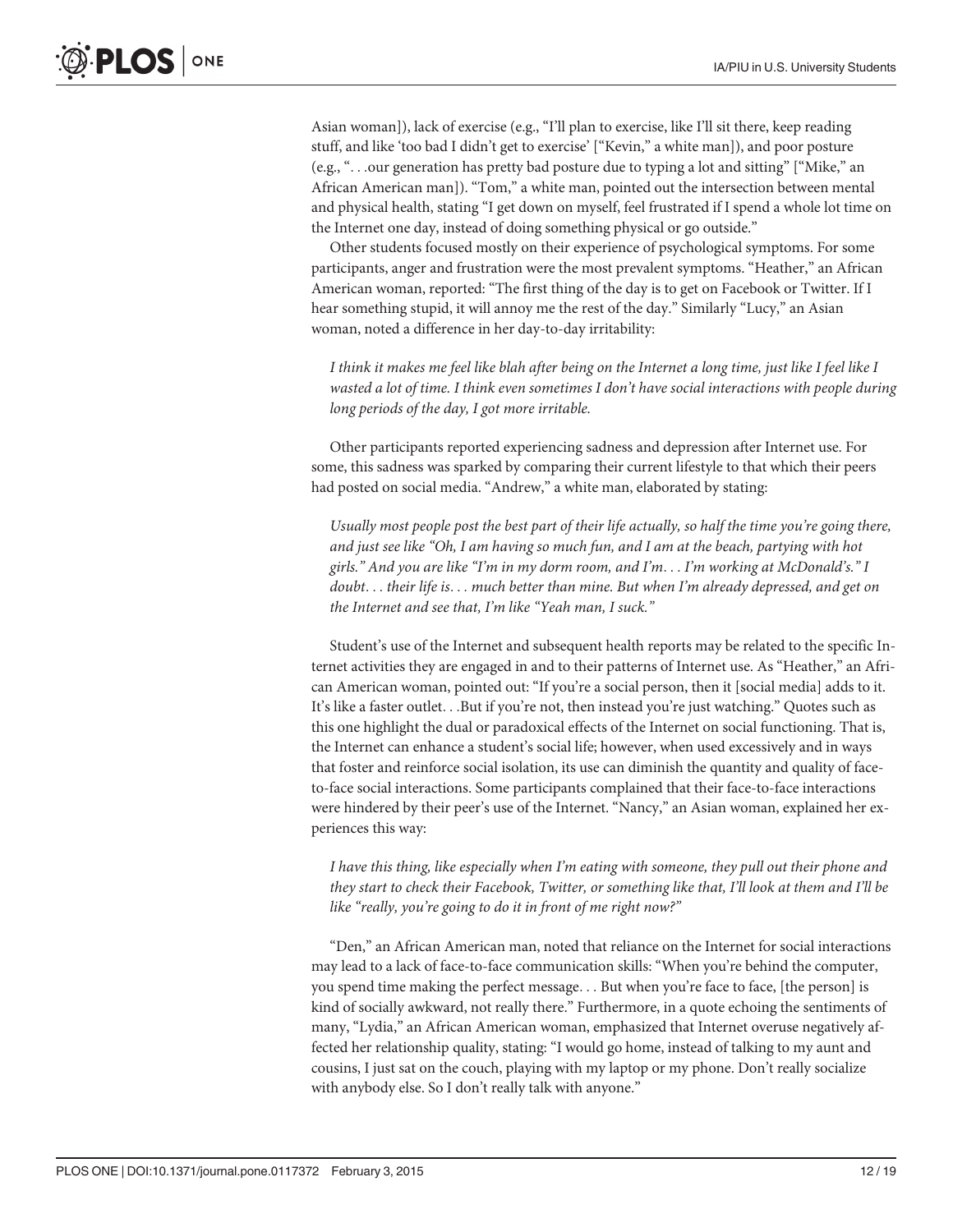<span id="page-13-0"></span>Conversely, other participants noted positive social effects of Internet use. The Internet can facilitate connections to family, friends, and community supports. "Fred," an African American man from focus group two, explained it this way:

I felt like if you're on Twitter, you're like connected. If you're on campus, everyone is close. But at the same time, Twitter makes it closer...I feel like you let people know what you're doing more publicly, so they can hang out with you if you want to.

The Internet appeared to be especially important for participants in long distance relationships. "Angela," an African American woman, described the benefits of using the Internet to keep up with family that lived far away, stating: "I think it's helpful. There are a lot of family members that I haven't really talked to...So I can just send a quick email and say 'hey, how are you,' instead of calling them."

Academic productivity, the final subtheme, describes how participants' perceived the effects of Internet use on overall school work and productivity. Many participants noted the negative effects of Internet overuse on their general academic performance. "Lydia," an African American woman, stated: "I feel like that if not for my Internet use, my grades could be 10 times better." Some participants, like "Jessie," an African American woman, related this to an inability to focus: "My ability to concentrate on one thing for a long time is seriously impaired... I can't even focus for 2 minutes." Other students noted that their work quality suffered due to procrastinating on the Internet. "Nancy," an Asian woman, reported: "My school work suffered a lot from Internet use...being on the Internet is like you're procrastinating so much, eventually you get to the point that 'I need to get this done...' You're just not all the way there." Generally, students reported that while the Internet was necessary for school, the consequences of Internet overuse were antithetical to their school goals.

#### **Discussion**

This study investigated a range of issues relating to IA/PIU in U.S. university students including the natural history of Internet overuse problems; common affective, interpersonal, and situational triggers of intensive Internet use; preferred patterns of Internet activity; and adverse psychiatric, psychosocial, and health consequences of intensive Internet use. This study did not attempt to determine the prevalence rate of Internet addiction in U.S. university students. Instead, we intended to provide rich and detailed descriptions of students' experiences with intensive Internet use/Internet overuse by directly quoting participants' words in the focus groups. Further, the qualitative themes that were generated from focus group discussions contextualized relevant findings from previous quantitative studies.

Many students acknowledged that it was difficult to accurately calculate the total amount of time they spent on the Internet per day because unlimited data plans on mobile devices (e.g., phones and tablets) mean Internet is constantly available. However, students were still able to self-report consistently and accurately across both self-report qualitative and standardized measures, validating both qualitative and quantitative results. Many students stated they could not accurately differentiate the amount of the time spent on the Internet for school or work-related purposes from that for non-school/work-related purposes. Some studies have suggested a positive association between the total amount of time spent on the Internet and IA/PIU in university students [\[26](#page-17-0), [56](#page-19-0)]; however, it may be more accurate to differentiate the amount of time spent on the Internet for work and/or school related purposes from the amount of time spent on the Internet for entertainment purposes [[29](#page-18-0)]. For non-school/work related Internet activities, participants engaged minimally in the use of online video games. Social media use was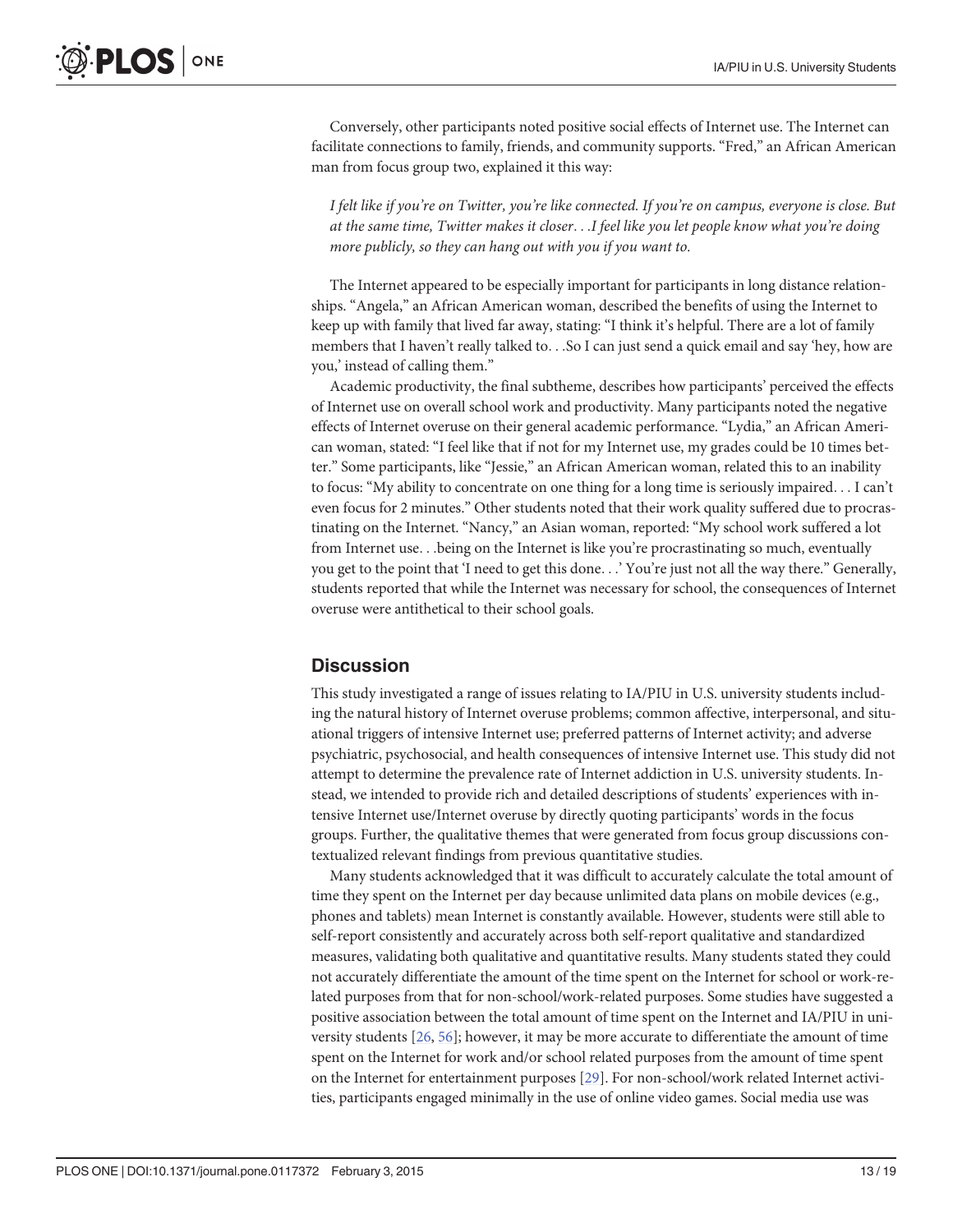<span id="page-14-0"></span>pervasive among the sample. Student's academic relationship with the Internet is dynamic and varied. Although they note the pervasive and negative consequences of overuse, they also point out the benefits of the Internet in their academic work.

Qualitative findings demonstrated that negative emotions (e.g., depressive mood, sadness, and anger), boredom, and stress associated with social- and work-related obligations were common emotional and situational triggers for many students to engage in intensive Internet use. Unfortunately, use of the Internet as a coping strategy for negative psychological states may also perpetuate these states in the long-term. Research suggests that use of the Internet as a coping mechanism may be similar to self-medication with alcohol and other psychoactive drugs [[13\]](#page-17-0). Theorists have suggested that problem Internet use is a palliative coping mechanism for negative affective states and mental distress [\[13](#page-17-0), [15](#page-17-0)]. For students in this study, the negative emotional states resulting from palliative Internet use were related to anger and frustration. Reasons for frustration varied (e.g., feeling guilty due to spending lengthy and unproductive time on the Internet, angry with other people's behavior on the Internet); however, students reported intensive Internet use both contributed to and exacerbated negative emotional states. Many students had the immediate desire to engage in different activities on the Internet (e.g., browsing social media sites) when feeling bored, particularly when the Internet (e.g., laptop computers and mobile devices with Internet access) was readily available. Youth high in boredom susceptibility, impulsivity, and novelty/sensation seeking temperaments are at elevated risk for addictive behaviors [[57,](#page-19-0) [58\]](#page-19-0); thus, it is intriguing that many students in this study reported Internet use as a primary means of coping with boredom. Studies in international settings have found that youth with IA/PIU shared similar genetic and temperamental traits to individuals suffering from substance use disorders and behavioral addictions, including impulsivity and sensation seeking  $[7, 9, 42]$  $[7, 9, 42]$  $[7, 9, 42]$  $[7, 9, 42]$  $[7, 9, 42]$  $[7, 9, 42]$ .

Study participants reported a variety of adverse health and psychosocial consequences related to intensive Internet use. Many students failed to exercise and engage in face-to-face social activities because of the excessive amounts of time they spent on the Internet. Prior research has linked Internet use to weight gain and obesity [\[59\]](#page-19-0) and theorists have speculated that the explosive growth of Internet use among youth and young adults may be a key factor in the epidemic of obesity in the U.S., China, and elsewhere [\[60\]](#page-19-0). Many students in this study cited Internet overuse as a key factor in sleep deprivation. This finding is consistent with previous studies that have indicated that students who suffer from IA/PIU were more likely to experience sleep disturbance, lack of sleep, and insomnia  $[30, 61]$  $[30, 61]$  $[30, 61]$ . Students' in this study noted that their decreased sleep was predominantly the result of procrastination on the Internet. Some students had to sacrifice their sleep time to rush through school work due to spending lengthy and unproductive time on the Internet.

Excessive/problem use of social media sites in youth and emerging adults have been examined and documented [\[62](#page-19-0)–[64\]](#page-19-0). Many students in this study regarded social media ambivalently, noting that such media can play both a facilitating and inhibiting role vis-à-vis face-to-face socializing, depending on the level and nature of use and individual characteristics of the user. Unlike results of previous studies, which found that university students often meet and socialize with other people in chatrooms in order to cope with symptoms of depression [[24](#page-17-0), [25](#page-17-0), [29](#page-18-0)], some students in this study noted that when they felt "sad" or "depressed" they preferred to watch videos or browse blogging and/or bulletin board sites (e.g., Reddit) on the Internet. Students reported avoiding socialization with other people on the Internet while experiencing symptoms of depression.

Several quotes from this study indicate that access to the Internet has lowered students' thresholds for boredom such that individuals become bored more quickly and have increased difficulty concentrating on imperative, school/work-related tasks. Theorists have conjectured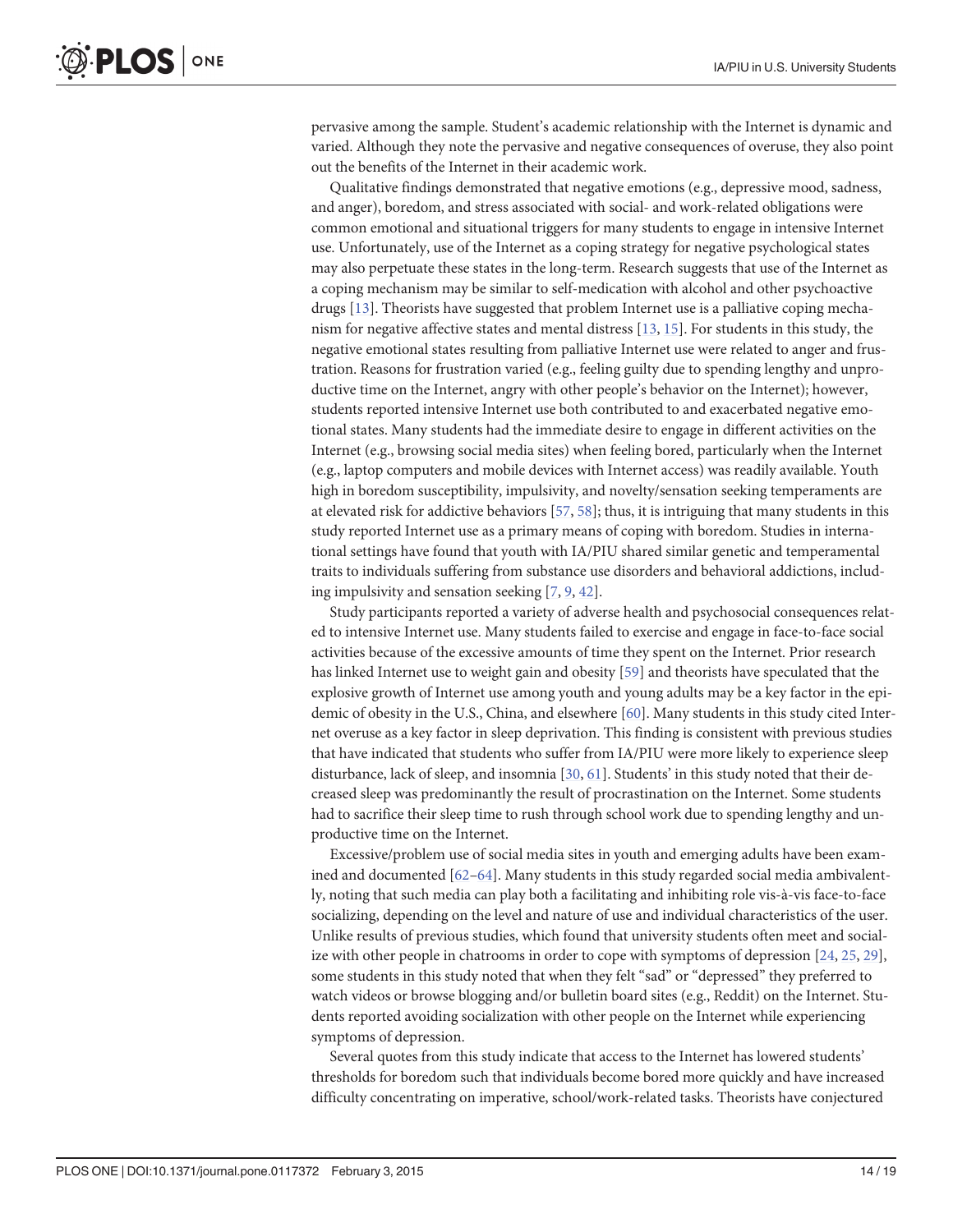<span id="page-15-0"></span>that excessive Internet use may affect brain function in ways that reduce the ability to concentrate [[65](#page-19-0)]. Also, previous studies have linked attention-deficit hyperactivity disorder (ADHD) to IA/PIU in Korean university students [[41](#page-18-0), [66](#page-19-0)]. Findings from this study indicate these previous findings may not be culturally bound.

Additionally, contrary to much of the reported literature [[9\]](#page-17-0), participants in this study engaged minimally in use of online video games. This finding may be due to the composition of our sample, a significant majority of which was comprised of women. Previous studies indicated that men are more likely to play video games excessively and develop problems such as video gaming addiction than women  $[23, 67]$  $[23, 67]$  $[23, 67]$ . Cultural factors may also play a role in the lower levels of online video game playing reported in this sample relative to levels identified in studies of East Asian university students [[23](#page-17-0)]. Additionally, video gaming in this sample may be minimally reported due to the way the study purpose was advertised as exploring students' experiences with Internet overuse. Students might have the expectation that they were primarily to discuss their experiences of using the Internet via computer, instead of playing video games on the Internet via other game consoles (e.g., Xbox 360). Stigmatization of excessive and/or problematic gaming may also minimize reporting in a group setting.

Ultimately, this study created almost as many questions as it answered. Specifically, this study's findings shed additional light on several previous findings that have been highlighted in the literature as unclear, or otherwise exploratory in nature. For example, almost the entire sample (99.7%, 2 SD from mean) first accessed the Internet prior to entering college ( $M = 9$ years of age,  $SD = 2.7$ ; and many students didn't self-identify as having problems associated with intensive Internet use until their late teens/after entering college. Some previous findings have suggested that the number of years using the Internet was associated with IA/PIU [[34](#page-18-0),  $56$ ; however, other research has not supported such conclusions [ $26$ ]. Future studies are necessary to clarify whether the early onset of Internet use or Internet overuse can act as a predictor for future IA/PIU.

In addition, this study highlights some of the similarities between IA/PIU and other behavioral addictions. It is truism in the substance abuse and mental health fields that early onset of substance use portends a more problematic course and poorer prognosis than later onset [\[68](#page-19-0)]. However, because there are no longitudinal studies that investigate the developmental trajectory of IA/PIU, we cannot draw any conclusion about the long-term trajectories of IA/PIU among these students. Additional study of the natural history of IA/PIU in U.S. university students and associated adverse health and psychosocial consequences would also inform prevention and treatment initiatives and thereby potentially enhance their effectiveness.

As mentioned previously, students in this study spent many hours on social media sites. The amount of time spent on social media sites may suggest habit formation rather than addictive properties, although previous studies have suggested that students found Facebook was addictive [\[62\]](#page-19-0). Further research is necessary to determine the addictive components of social media use among university students. In particular, future studies should attend to the presence of withdrawal symptoms when students are unable to use social media sites. Thus, future studies may be necessary to examine the specific activities that students engage in on social media sites (e.g., primarily posting on social media sites vs. primarily browsing other people's post) and how the different activities effect clinical outcomes of intensive social media use. Research on instrument development that assesses problem social media sites use may benefit from including questions that capture the different nuances. Finally, further studies are necessary to establish clinical diagnostic criteria that can accurately differentiate normal users from students who suffer from IA/PIU. More research is needed to investigate whether these students are amenable to and would benefit from formal prevention and treatment interventions.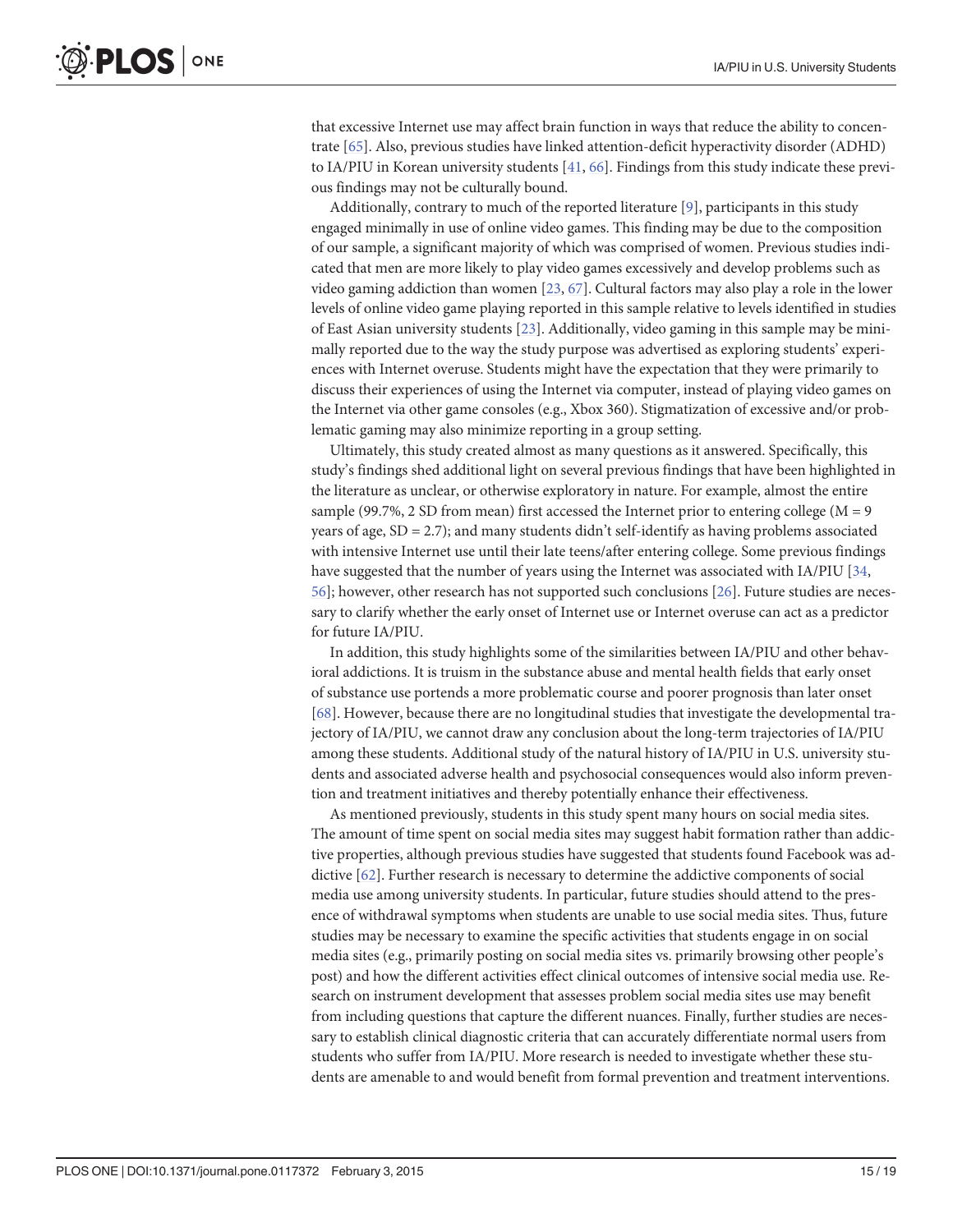<span id="page-16-0"></span>Study limitations include the small sample size, single site location of the investigation, and exploratory nature of the findings. These factors all may limit the generalizability of results. The recruitment email that was sent to the entire student body of the university was used as a screening tool; however, it is possible that students self-selected into the study and may have differed from students with IA/PIU problems who declined to respond to the recruitment email. Additionally, the standard measures for IA/PIU used in this study do not have clinical or empirical cutoff scores established for distinguishing between IA/PIU and normal Internet use. Therefore, we are relying on participants' own self-reflections and self-reports, which are subjective in nature.

Despite these limitations, the university where this research was conducted is not unlike many other large public universities and the study sample was diverse with respect to race and gender. Further, participants' self-reflections and qualitative responses regarding their own perceived problematic Internet use add depth to findings and help to contextualize previous research results related to IA/PIU in university students, including the natural history of PIU, triggers and patterns of IA/PIU, and consequences of IA/PIU. Many of the students we studied were emphatic about the harms they had suffered due to intensive Internet use/Internet overuse. It is likely that most students at risk for or suffering from IA/PIU problems in the U.S. receive no specific preventative or treatment interventions for their Internet overuse problems. Although a substantial body of international literature has accrued identifying adverse consequences of IA/PIU in university students, university campus health care and other health care agencies struggle to identify IA/PIU in university students and provide treatment due to a lack of clinical diagnosis tools and appropriate interventions  $[7, 23]$  $[7, 23]$  $[7, 23]$  $[7, 23]$  $[7, 23]$ . We hope our findings will stimulate further investigation in this emerging area.

#### Supporting Information

[S1 Document](http://www.plosone.org/article/fetchSingleRepresentation.action?uri=info:doi/10.1371/journal.pone.0117372.s001). Survey Questions for Sociodemographic and IA/PIU Characteristics, and Focus Group Discussion Guidance. (DOCX)

[S1 Table](http://www.plosone.org/article/fetchSingleRepresentation.action?uri=info:doi/10.1371/journal.pone.0117372.s002). Data Set for Sample Characteristics of 27 Participants Who Self-Reported Intensive Internet Use.

(DOCX)

[S2 Table](http://www.plosone.org/article/fetchSingleRepresentation.action?uri=info:doi/10.1371/journal.pone.0117372.s003). Data Set for Young's Diagnostic Questionnaire  $(N = 27)$ . (DOCX)

[S3 Table](http://www.plosone.org/article/fetchSingleRepresentation.action?uri=info:doi/10.1371/journal.pone.0117372.s004). Data Set for the Compulsive Internet Use Scale ( $N = 27$ ). (DOCX)

#### Author Contributions

Conceived and designed the experiments: WL MOH. Performed the experiments: WL MOH. Analyzed the data: WL JEO SMS. Contributed reagents/materials/analysis tools: WL JEO MOH. Wrote the paper: WL JEO SMS MOH.

#### References

- [1.](#page-1-0) Miniwatts Marketing Group (2014) Internet world stats: usage and population statistics. Available: <http://www.internetworldstats.com/stats.htm>. Accessed 2014 Jun 15.
- [2.](#page-2-0) U.S. Pew Research Center, Pew Internet & American Life Project (2014) Teens fact sheet, highlights of the Pew Internet Project's Research on teens. Available: [http://www.pewinternet.org/fact-sheet/teens](http://www.pewinternet.org/fact-sheet/teens-fact-sheet/)[fact-sheet/.](http://www.pewinternet.org/fact-sheet/teens-fact-sheet/) Accessed 2014 Jun 15.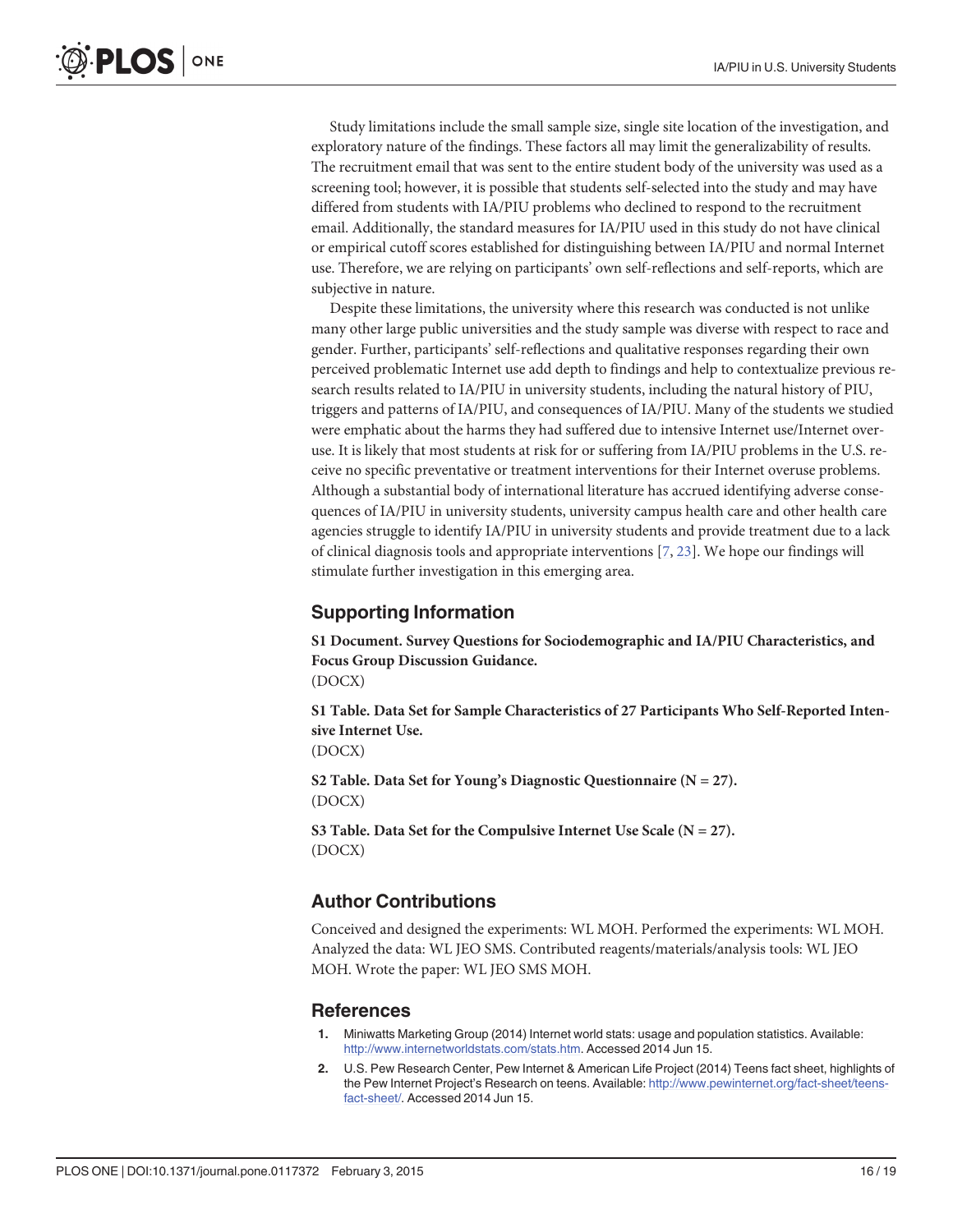- <span id="page-17-0"></span>[3.](#page-2-0) U.S. Pew Research Center, Pew Internet & American Life Project (2012) College students and technology. Available: <http://www.pewInternet.org/Reports/2011/College-students-and-technology.aspx>. Accessed 2014 Jun 15.
- [4.](#page-2-0) Byun S, Ruffini C, Mills JE, Douglas AC, Niang M, et al. (2009) Internet addiction: Metasynthesis of 1996–2006 quantitative research. Cyberpsychol Behav 12: 203–207. doi: [10.1089/cpb.2008.0102](http://dx.doi.org/10.1089/cpb.2008.0102) PMID: [19072075](http://www.ncbi.nlm.nih.gov/pubmed/19072075)
- [5.](#page-2-0) Hsu SH, Wen MH, Wu MC (2009) Exploring user experiences as predictors of MMORPG addiction. Comput Educ 53: 990–999.
- [6.](#page-2-0) Liu T, Potenza MN (2007) Problematic Internet use: Clinical implications. CNS Spectr 12: 453–466. PMID: [17545956](http://www.ncbi.nlm.nih.gov/pubmed/17545956)
- [7.](#page-3-0) Weinstein A, Lejoyeux M (2010) Internet addiction or excessive internet use. Am J Drug Alcohol Abuse 36: 277–283. doi: [10.3109/00952990.2010.491880](http://dx.doi.org/10.3109/00952990.2010.491880) PMID: [20545603](http://www.ncbi.nlm.nih.gov/pubmed/20545603)
- [8.](#page-3-0) Young KS (2004) Internet Addiction: A new clinical phenomenon and its consequences. Am Behav Sci 48: 402–415.
- [9.](#page-2-0) Spada MM (2014) An overview of problematic Internet use. Addict Behav 39:3–6. doi: [10.1016/j.](http://dx.doi.org/10.1016/j.addbeh.2013.09.007) [addbeh.2013.09.007](http://dx.doi.org/10.1016/j.addbeh.2013.09.007) PMID: [24126206](http://www.ncbi.nlm.nih.gov/pubmed/24126206)
- [10.](#page-2-0) Young K (1998) Internet addiction: The emergence of a new clinical disorder. CyberPsychology Behav 1: 237–244.
- [11.](#page-2-0) Scherer K (1997) College life on-line: Healthy and unhealthy Internet use. J Coll Stud Dev 38: 655– 665.
- [12.](#page-2-0) Shapira NA, Goldsmith TD, Keck PE, Khosla UM, McElroy SL (2000) Psychiatric features of individuals with problematic internet use. J Affect Disorders 57: 267–272. PMID: [10708842](http://www.ncbi.nlm.nih.gov/pubmed/10708842)
- [13.](#page-2-0) Davis RA (2001) Cognitive-behavioral model of pathological Internet use. Comput Human Beha 17: 187–195.
- 14. Caplan SE (2002) Problematic Internet use and psychosocial well-being: Development of a theorybased cognitive-behavioral measurement instrument. Comput Human Behav 17: 553–575.
- [15.](#page-2-0) LaRose R, Eastin MS (2004) A social cognitive theory of Internet uses and gratifications: Toward a new model of media attendance. J Broadcast Electron 48: 358–377.
- [16.](#page-2-0) American Psychiatric Association (2000) Diagnostic and statistical manual of mental disorders ( 4th ed., text rev.). Washington, DC: Auther. PMID: [25506959](http://www.ncbi.nlm.nih.gov/pubmed/25506959)
- [17.](#page-2-0) Beard K, Wolf E (2001) Modification in the proposed diagnostic criteria for Internet addiction. CyberPsychology Behav 4: 377–383. PMID: [11710263](http://www.ncbi.nlm.nih.gov/pubmed/11710263)
- [18.](#page-2-0) Tao R, Huang X, Wang J, Zhang H, Zhang Y, et al. (2010) Proposed diagnostic criteria for Internet addiction. Addiction 105: 556–564. doi: [10.1111/j.1360-0443.2009.02828.x](http://dx.doi.org/10.1111/j.1360-0443.2009.02828.x) PMID: [20403001](http://www.ncbi.nlm.nih.gov/pubmed/20403001)
- [19.](#page-2-0) Caplan SE (2010) Theory and measurement of generalized problematic Internet use: A two-step approach. Comput Human Behav 26: 1098–1097.
- [20.](#page-2-0) Davis RA, Flett GL, Besser A (2002) Validation of a new scale for measuring problematic Internet use: Implications for pre-employment screening. CyberPsychology Behav 5: 331–345. PMID: [12216698](http://www.ncbi.nlm.nih.gov/pubmed/12216698)
- [21.](#page-2-0) American Psychiatric Association (2013) Diagnostic and statistical manual of mental disorders ( 5th Ed.). Arlinton: American Psychiatric Publishing. doi: [10.1016/j.jsps.2013.12.015](http://dx.doi.org/10.1016/j.jsps.2013.12.015) PMID: [25561862](http://www.ncbi.nlm.nih.gov/pubmed/25561862)
- [22.](#page-2-0) Lortie C, Guitton MJ (2013) Internet addiction assessment tools: Dimensional structure and methodological status. Addiction 108: 1207–1216. doi: [10.1111/add.12202](http://dx.doi.org/10.1111/add.12202) PMID: [23651255](http://www.ncbi.nlm.nih.gov/pubmed/23651255)
- [23.](#page-3-0) Li W, Garland EL, Howard MO (2014) Family factors in Internet addiction among Chinese youth: A review of English- and Chinese-language studies. Comput Human Behav 31: 393–411.
- [24.](#page-3-0) Christakis DA, Moreno MM, Jelenchick L, Myaing MT, Zhou C (2011) Problematic internet usage in US college students: A pilot study. BMC Med 9: 77. doi: [10.1186/1741](http://dx.doi.org/10.1186/1741–7015–9–77)–7015–9–77 PMID: [21696582](http://www.ncbi.nlm.nih.gov/pubmed/21696582)
- [25.](#page-3-0) Fortson BL, Scotti JR, Chen YC, Malone J, Del Ben KS (2007) Internet use, abuse, and dependence among students at a southeastern regional university. J Am Coll Health 56: 137-144. PMID: [17967759](http://www.ncbi.nlm.nih.gov/pubmed/17967759)
- [26.](#page-13-0) Zhang L, Amos C, McDowell WC (2008) A comparative study of Internet addiction between the United States and China. CyberPsychology Behav 11: 727–729. doi: [10.1089/cpb.2008.0026](http://dx.doi.org/10.1089/cpb.2008.0026) PMID: [18991530](http://www.ncbi.nlm.nih.gov/pubmed/18991530)
- [27.](#page-3-0) Moreno MA, Jelenchick L, Cox E, Young H, Christakis DA (2011) Problematic Internet use among US youth: A systematic review. Arch Pediatr Adolesc Med 165: 797–805. doi: [10.1001/archpediatrics.](http://dx.doi.org/10.1001/archpediatrics.2011.58) [2011.58](http://dx.doi.org/10.1001/archpediatrics.2011.58) PMID: [21536950](http://www.ncbi.nlm.nih.gov/pubmed/21536950)
- [28.](#page-3-0) Anderson KJ (2001) Internet use among college students: An exploratory study. J Am Coll Heal 50: 21–26. PMID: [11534747](http://www.ncbi.nlm.nih.gov/pubmed/11534747)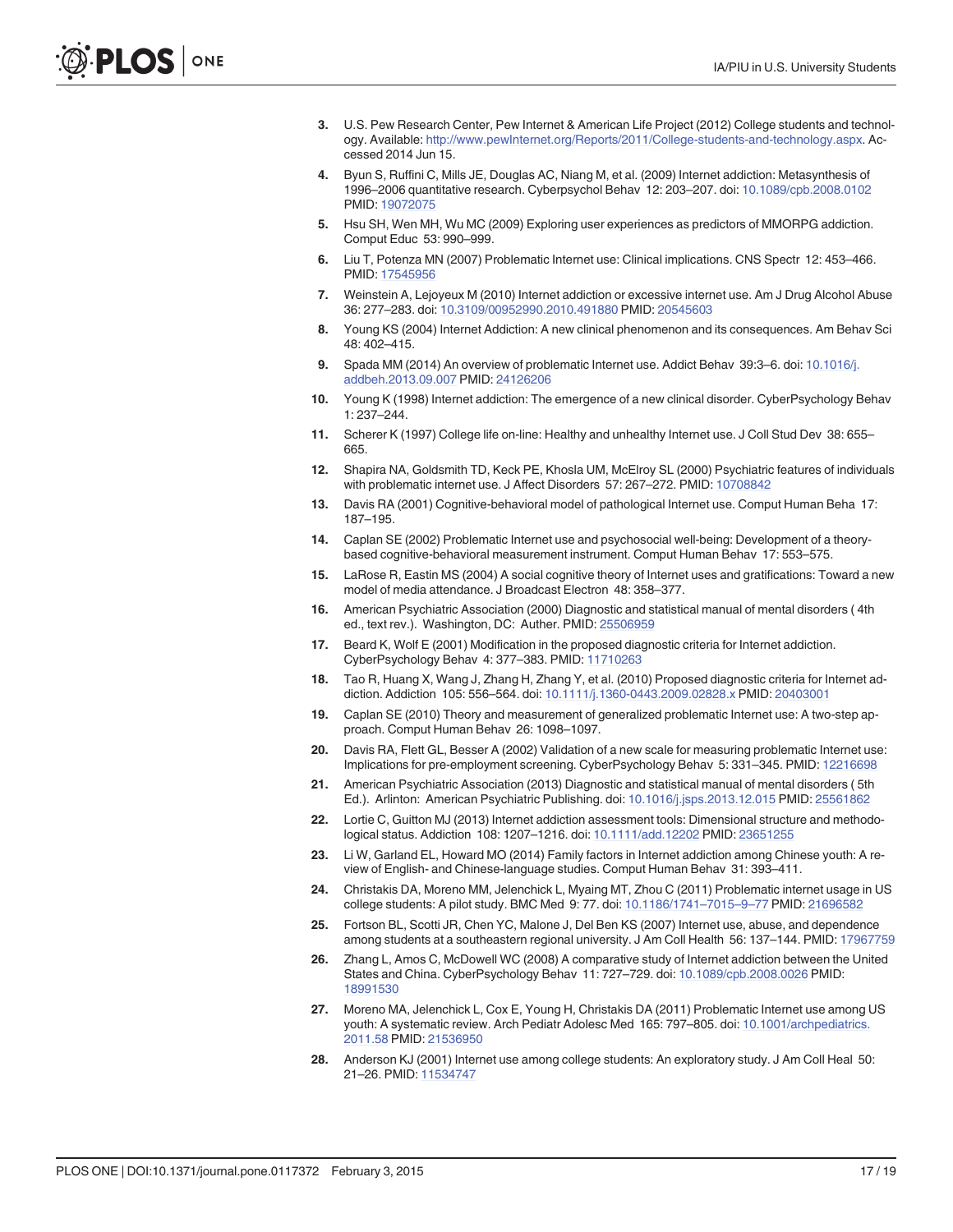- <span id="page-18-0"></span>[29.](#page-3-0) Derbyshire KL, Lust KA, Schreiber LRN, Odlaug BL, Christenson GA, et al. (2013) Problematic Internet use and associated risks in a college sample. Compr Psychiatry 54: 415–422. doi: [10.1016/j.](http://dx.doi.org/10.1016/j.comppsych.2012.11.003) [comppsych.2012.11.003](http://dx.doi.org/10.1016/j.comppsych.2012.11.003) PMID: [23312879](http://www.ncbi.nlm.nih.gov/pubmed/23312879)
- [30.](#page-3-0) Jelenchick LA, Becker T, Moreno MA (2012) Assessing the psychometric properties of the Internet Addiction Test (IAT) in US college students. Psychiatry Res 196: 296–301. doi: [10.1016/j.psychres.2011.](http://dx.doi.org/10.1016/j.psychres.2011.09.007) [09.007](http://dx.doi.org/10.1016/j.psychres.2011.09.007) PMID: [22386568](http://www.ncbi.nlm.nih.gov/pubmed/22386568)
- [31.](#page-3-0) Morahan-Martin J, Schumacher P (2003) Lonliness and social uses of the Internet. Comput Human Behav 16: 659–671.
- [32.](#page-3-0) Canan F, Ataoglu A, Ozcetin A, Icmeli C (2012) The association between Internet addiction and dissociation among Turkish college students. Compre Psychiat 53: 422–426. doi: [10.1016/j.comppsych.](http://dx.doi.org/10.1016/j.comppsych.2011.08.006) [2011.08.006](http://dx.doi.org/10.1016/j.comppsych.2011.08.006) PMID: [22000475](http://www.ncbi.nlm.nih.gov/pubmed/22000475)
- 33. Frangos C, Frangos C, Kiohos A (2010) Internet addiction among Greek university students: Demographic associations with the phenomenon, using the Greek version of Young's Internet addiction test. International Journal of Economic Sciences and Applied Research 3: 49–74.
- [34.](#page-15-0) Ni X, Yan H, Chen S, Liu Z (2009) Factors influencing Internet addiction in a sample of freshmen university students in China. CyberPsychology Behav 12: 327–330. doi: [10.1089/cpb.2008.0321](http://dx.doi.org/10.1089/cpb.2008.0321) PMID: [19445631](http://www.ncbi.nlm.nih.gov/pubmed/19445631)
- [35.](#page-3-0) Niemz K, Griffiths M, Banyard P (2005) Prevalence of pathological Internet use among university students and correlations with self-esteem, the general health questionnaire (GHQ), and disinhibition. CyberPsychology Behav 8: 562–570. PMID: [16332167](http://www.ncbi.nlm.nih.gov/pubmed/16332167)
- [36.](#page-3-0) Lam LT (2014) Internet gaming addiction, problematic use of the Internet, and sleep problems: A systematic review. Curr Psychiatry Rep 16: 444. doi: [10.1007/s11920-014-0444-1](http://dx.doi.org/10.1007/s11920-014-0444-1) PMID: [24619594](http://www.ncbi.nlm.nih.gov/pubmed/24619594)
- [37.](#page-3-0) Vandelanotte C, Sugiyama T, Gardiner P, Owen N (2009) Associations of leisure-time internet and computer use with overweight and obesity, physical activity and sedentary behaviors: Cross-sectional study. J Med Internet Res 11: e28. doi: [10.2196/jmir.1084](http://dx.doi.org/10.2196/jmir.1084) PMID: [19666455](http://www.ncbi.nlm.nih.gov/pubmed/19666455)
- [38.](#page-3-0) Dong GG, Lu Q, Zhou H, Zhao X (2011) Precursor or sequela: Pathological disorders in people with Internet addiction disorder. PloS One 6: e14703. doi: [10.1371/journal.pone.0014703](http://dx.doi.org/10.1371/journal.pone.0014703) PMID: [21358822](http://www.ncbi.nlm.nih.gov/pubmed/21358822)
- 39. Ko CH, Yen JY, Yen CF, Chen CS, Chen CC (2010) The association between Internet addiction and psychiatric disorder: A review of the literature. Eur Psychiatry 27: 1–8.
- 40. Park S, Hong KEM, Park EJ, Ha KS, Yoo HJ (2013) The association between problematic internet use and depression, suicidal ideation and bipolar disorder symptoms in Korean adolescents. Aust N Z J Psychiatry 47: 153–159. doi: [10.1177/0004867412463613](http://dx.doi.org/10.1177/0004867412463613) PMID: [23047959](http://www.ncbi.nlm.nih.gov/pubmed/23047959)
- [41.](#page-3-0) Yen JY, Yen CF, Chen CS, Tang TC, Ko CH (2009) The association between adult ADHD symptoms and Internet addiction among college students: The gender difference. Cyberpsychol Behav 12: 187– 191. doi: [10.1089/cpb.2008.0113](http://dx.doi.org/10.1089/cpb.2008.0113) PMID: [19072077](http://www.ncbi.nlm.nih.gov/pubmed/19072077)
- [42.](#page-3-0) Lee HW, Choi JS, Shin YC, Lee JY, Jung HY, et al. (2012) Impulsivity in Internet addiction: A comparison with pathological gambling. Cyberpsychology, Behav Soc Netw 15: 373–377. doi: [10.1089/cyber.](http://dx.doi.org/10.1089/cyber.2012.0063) [2012.0063](http://dx.doi.org/10.1089/cyber.2012.0063) PMID: [22663306](http://www.ncbi.nlm.nih.gov/pubmed/22663306)
- [43.](#page-3-0) Yen J, Ko C, Yen C, Chen C, Chen C (2009) The association between harmful alcohol use and Internet addiction among college students: Comparison of personality. Psychiat Clin Neuros 63: 218–224.
- [44.](#page-3-0) Kim SH, Baik SH, Park CS, Kim SJ, Choi SW, et al. (2011) Reduced striatal dopamine D2 receptors in people with Internet addiction. Neuroreport 22: 407–411. doi: [10.1097/WNR.0b013e328346e16e](http://dx.doi.org/10.1097/WNR.0b013e328346e16e) PMID: [21499141](http://www.ncbi.nlm.nih.gov/pubmed/21499141)
- [45.](#page-3-0) Kühn S, Gallinat J (2014) Brains online: Structural and functional correlates of habitual Internet use. Addict Biol. doi: [10.1111/adb.12128](http://dx.doi.org/10.1111/adb.12128)
- [46.](#page-3-0) Sun P, Johnson CA, Palmer P, Arpawong TE, Unger JB, et al. (2012) Concurrent and predictive relationships between compulsive Internet use and substance use: Findings from vocational high school students in China and the USA. International Journal of Environmental Research and Public Health 9: 660–673. doi: [10.3390/ijerph9030660](http://dx.doi.org/10.3390/ijerph9030660) PMID: [22690154](http://www.ncbi.nlm.nih.gov/pubmed/22690154)
- [47.](#page-3-0) Lam LT, Peng Z, Mai J, Jing J (2009) The association between internet addiction and self-injurious behaviour among adolescents. Inj Prev 15: 403–408. doi: [10.1136/ip.2009.021949](http://dx.doi.org/10.1136/ip.2009.021949) PMID: [19959733](http://www.ncbi.nlm.nih.gov/pubmed/19959733)
- [48.](#page-3-0) Kerkhof P, Finkenauer C, Muusses LD (2011) Relational consequences of compulsive Internet use: A longitudinal study among newlyweds. Hum Commun Res 37: 147–173.
- [49.](#page-4-0) Krueger RA, Casey MA (2000) Focus groups: A practical guide for applied research. Throusand Oaks: Sage Publishcations. PMID: [25506959](http://www.ncbi.nlm.nih.gov/pubmed/25506959)
- [50.](#page-4-0) Toolkit for Conducting Focus Groups. Available: [http://www.rowan.edu/colleges/chss/facultystaff/](http://www.rowan.edu/colleges/chss/facultystaff/focusgrouptoolkit.pd) [focusgrouptoolkit.pd.](http://www.rowan.edu/colleges/chss/facultystaff/focusgrouptoolkit.pd) Accessed 2014 Jun 15.